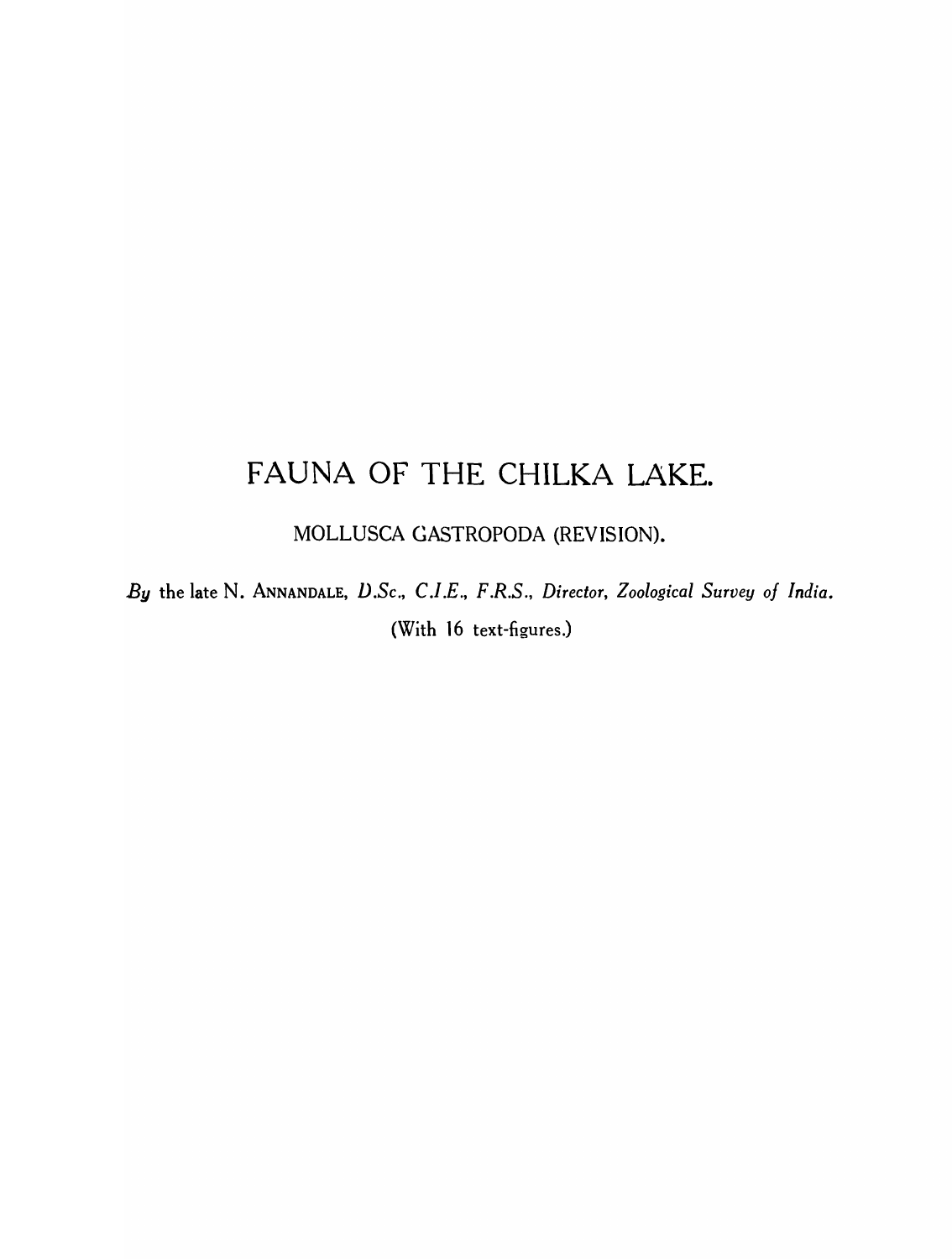# CONTEN'fS.

|                                                              |       |           |           |                      |           |           |           | Page. |
|--------------------------------------------------------------|-------|-----------|-----------|----------------------|-----------|-----------|-----------|-------|
| Introduction<br>.                                            |       |           |           |                      |           | $\ddotsc$ |           | 855   |
| Fam. Trochidae                                               |       |           |           |                      |           |           |           |       |
| Umbonium vestiarium (Linn.)                                  |       | $\cdots$  | $\ddotsc$ | $\ddotsc$            |           | .         |           | 857   |
| Fam. Cyclostrematidae                                        |       |           |           |                      |           |           |           |       |
| Tubiola microscopica (Nevill)                                |       |           | .         |                      | $\ddotsc$ |           | $\cdots$  | 858   |
| Tinostoma variegatum Preston                                 |       |           | .         |                      |           |           |           | 858   |
| Fam. Neritidae                                               |       |           |           |                      |           |           |           |       |
| Smaragdia mamilla sp. nov.                                   |       |           |           |                      | .         | .         |           | 860   |
| Fam. Rissoidae                                               |       |           |           |                      |           |           |           |       |
| Stenothyra (Gangetica) miliacea (Nev.)                       |       |           | $\ddotsc$ | .                    | $\cdots$  | $\cdots$  |           | 862   |
| Stenothyra minima (Sowerby)                                  |       |           |           |                      |           | .         |           | 863   |
| Fenella virgata (Philippi)                                   |       |           |           |                      |           | .         |           | 863   |
| Fam. Cerithiidae                                             |       |           |           |                      |           |           |           |       |
| Telescopum telescopium (Linn.)                               |       | $\ddotsc$ | .         | .                    | .         |           |           | 865   |
| Potamides (Tympanotonos) cingulatus (Gmelin)<br><br>$\cdots$ |       |           |           |                      |           |           | 866       |       |
| Fam. Pyramidellidae                                          |       |           |           |                      |           |           |           |       |
| Turbonilla rambhaensis (Preston)                             |       |           |           |                      |           |           | $\ddotsc$ | 867   |
| Pyrgulina humilis (Preston)                                  |       | $\ddotsc$ | .         | .                    | .         | .         | .         | 867   |
| Fam. Nassidae                                                |       |           |           |                      |           |           |           |       |
| Pygmaeonassa orissaensis (Preston)                           |       |           |           | $\ddotsc$            | .         | .         | .         | 868   |
| Pygmaeonassa denegabilis (Preston)                           |       |           | .         |                      |           | .         |           | 868   |
| Nassa (Eione) labecula                                       | Adams | $\ddotsc$ | .         |                      | .         | .         | .         | 869   |
| Fam. Muricidae                                               |       |           |           |                      |           |           |           |       |
| Cuma disjuncta Annandale                                     |       |           | .         | .                    | .         | .         |           | 870   |
| Fam. Tornatinidae (=Ratusidae)                               |       |           |           |                      |           |           |           |       |
| Didontoglossa estriata (Preston)                             |       | $\cdots$  |           | $\ddot{\phantom{0}}$ |           | $\cdots$  | .         | 871   |
| Fam. Bullidae                                                |       |           |           |                      |           |           |           |       |
| Haminea crocata Pease                                        |       |           | $\ddotsc$ |                      |           |           |           | 873   |
|                                                              |       |           |           |                      |           |           |           |       |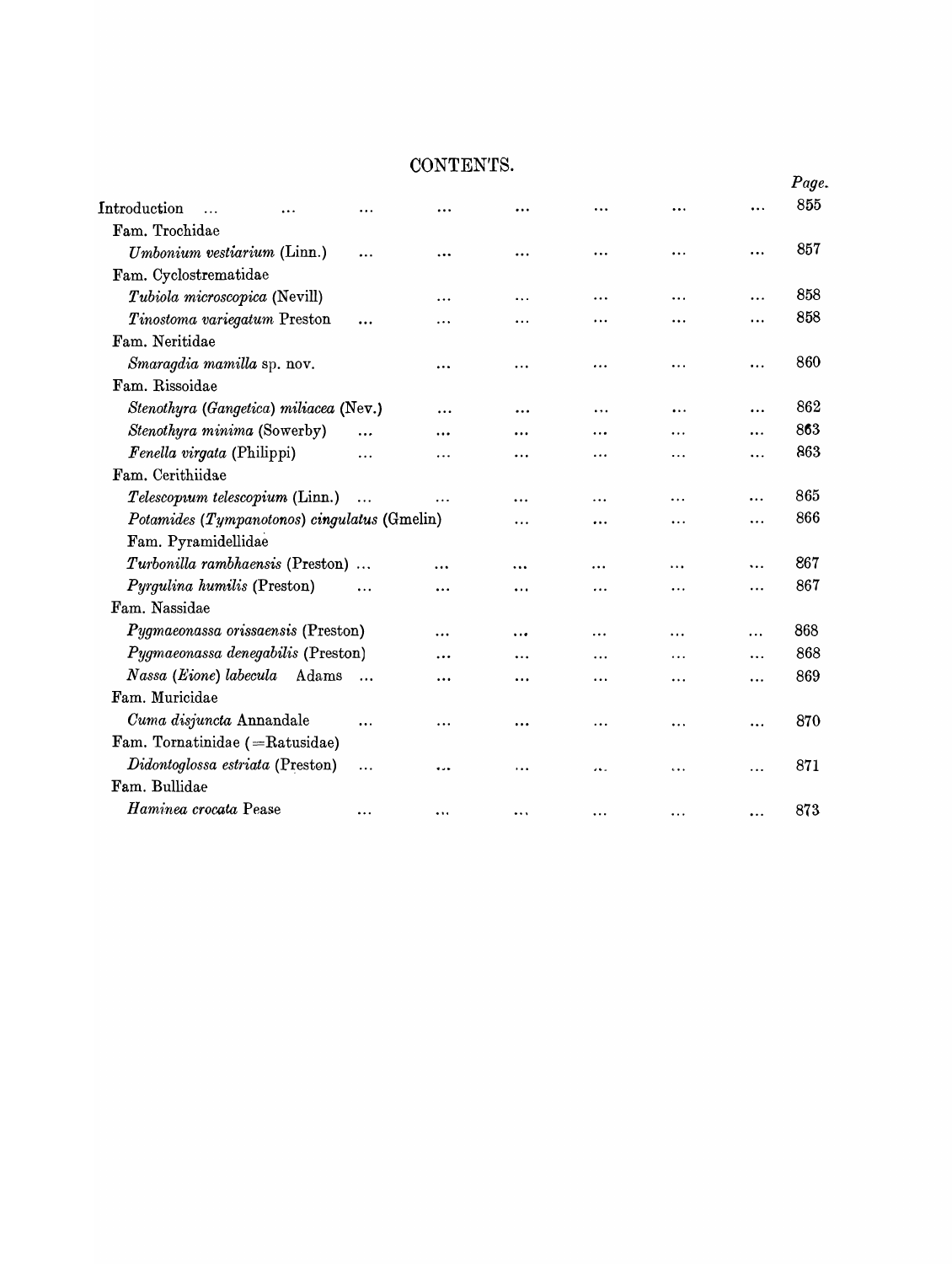# MOLLUSCA GASTROPODA (REVISION).

# *By* N. ANNANDALE.

# INTRODUCTION.

In the former report on the Mollusca, published in this " Fauna " in 1916 (pp. 329-366 by Dr. Kemp and myself, we made no attempt to revise the gastropods. With the exception of the nudibranchs, which were described by Sir Charles Eliot, the collection had been worked out in the British Museum by Mr. H. B. Preston, whose identifications we accepted. Since 1916 circumstances have compelled me to undertake the taxonomic study of the gastropods myself and I have re-examined the Chilka collection. I regret to say that I find myself unable to accept a large proportion of Mr. Preston's determinations. Out of 31 names indeed, I am able to retain only 12, and several of these belong to empty shells of which I have no new data to offer. The reasons for these changes are three  $:-(1)$  in the first place I find that the radula and soft parts do not always support the taxonomic position assigned on conchological grounds to small shells of obscure genera, (2) in the second place individual variability is seen to be much greater in larger series of shells than those examined by Mr. Preston and (3) the literature on the subject does not seem to have been consulted with sufficient care in some instances, too much reliance having been placed on the mere matching of shells with specimens '" authoritatively named." In saying all this I do not wish to criticize Mr. Preston personally, but rather to animadvert on the unsatisfactory method of working out collections of molluscs which seem to be common in England and other European countries. I have, however, had access to type-specimens in the Indian Museum which were not available in Europe—and Mr. Preston was merely asked to name the shells.

The following are the actual changes proposed. In the first column I give the names approximately in the order used in our former report, the numbers after them being those of the pages in which they are cited in that paper; while the second column contains the names here used.

*Tornatina estriata* Preston (341) becomes *Didontoglossa estriata* (Preston) gen. noy.

| <i>Thais carinifera</i> (Lam.) (346)<br>$,$ ,            | Cuma disjuncta Annandale.                    |
|----------------------------------------------------------|----------------------------------------------|
| Nassa orissaensis Preston (343)<br>, ,                   | Pygmaeonassa orissaensis (Preston) gen. nov. |
| Nassa denegabilis Preston (343)<br>, ,                   | Pygmaeonassa denegabilis (Preston).          |
| Potamides fluviatilis P. & M. (344),                     | Potamides cingulatus (Gmelin).               |
| Potamides fuscum Schum. (344)<br>$\overline{\mathbf{1}}$ | Telescopium te escopium (Linn.).             |
| Vanesia rambhaensis Preston (345),                       | Turbonilla rambhaensis (Preston).            |
| Litiopa copiosa Preston)<br>(345)<br>,                   | Fenella virgata (Phil.).                     |
| Litiopa kempi Preston                                    |                                              |
| Stenothyra blanfordiana Nev.                             |                                              |
| Stenothyra chilkaensis Preston                           |                                              |
| Stenothyra orissaensis Preston $(346)$ ,                 | Stenothyra minima (Sow.).                    |
| Stenothyra obesula Preston                               |                                              |
| Stenothyra trigona Preston                               |                                              |
|                                                          | 855                                          |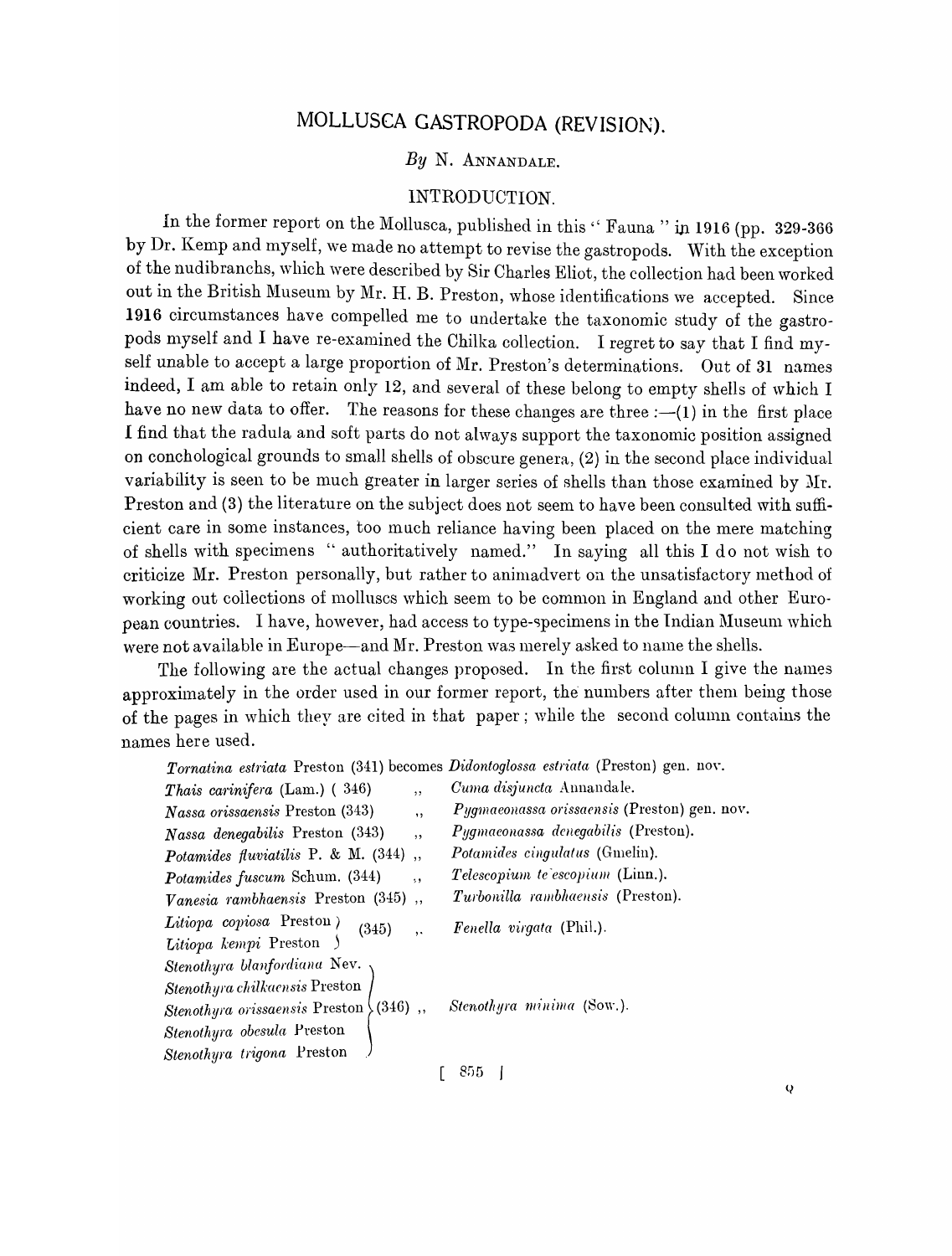| Hydrobia miliace (Nev. (346)                      | becomes Stenothyra miliacea (Nev.)   |
|---------------------------------------------------|--------------------------------------|
| $Chrysallida\ ecclesia\ Present(347)$<br>$\cdots$ | <i>Pyrgulina ecclesia</i> (Preston). |
| <i>Chrysallida i adiensis</i> Preston $(347)$ ,   | Pyrgulina nadiensis (Preston).       |
| Neritina souverliana Montr. (347)                 | Smaragdia mamilla, sp. nov.          |
| $Cyclostreina$ innocens Preston $(347)$ ,         | <i>Tubiola microscopica</i> (Nev.).  |

I have to describe two new genera and a new species here, and have already described another new species *(Cuma disjuncta)* elsewhere. In only one instance (that of *Tubiola microscopica*) have I proposed a change without examining the animal. Unfortunately, however, I have not had before me in most cases either the living mollusc or even well-preserved specimens, but have been obliged to extract the dried animal from the shell. In only a few species, therefore, has any proper anatomical investigation been possible, for I b ave been unable for financial and other reasons to collect much new material. The radula has been examined in most species and is figured in the following pages.

The following is a complete list of the gastropod fauna of the lake, omitting shells obviously introduced from the sea by hermit-crabs, etc., into the outer part of the outer channel. I follow the order adopted hy Pelseneer in his volume in Lankester's *Treatise on Zoology.* 

Fam. Trochidae *Umbonium vestiarium* (Linn.). *Solariella satparaensis* Preston. Fam. Cyclostrematidae. *Tubiola microscopica* (Nevill). *Tinostoma variegatum* Preston. Fam. Neritidae. *Smaragdia mamilla* sp. nov. Fam. Fossaridae. *Chilkaia imitatrix* Preston. Farn. Rissoidae. *Stenothyra minima* (Sowerby). *Stenothyra (Gangetica) miliacea* (Nev.) *Fenella virgata* (Philippi). Fam. Cerithiidae. *Potamides (Tympanotonos) cingulatus*  (Gmelin). *Telescopium telescopium* (Linn.). Farn. Scalariidae. *Epitonium hamatulae* Preston. Farn. Pyramidellidae. *Pyrgulina humilis* (Preston). *Pyrgulina ecclesia* (Preston).

Fam. Pyramidellidae-contd. *Pyrgulina nadiensis* (Preston). *Turbonilla rambhaensis* (Preston). *Odostomia chilkaensis* Preston. Fam. Nassidae. *N assa sistroidea* G. & H. Nevill. *Nassa marrattii* Smith. *Nassa (Eione) labecula* A. Adams. *Pygmaeonassa orissaensis* (Preston), gen. nov. *Pygmaeonassa denegabilis* (Preston). Fam. Muricidae. *Cuma disjuncta* Annandale. Fam. Tornatinidae (=Ratusidae). *Didontoglossa estriata* (Preston), gen. nov. Fam. Bullidae. *H aminea crocata* Pease. Fam. Eolidiidae. *Cuthona henrici* Eliot. Fam. Hermaeidae. *Stiliger pica* Annd. & Prashad. Fam. Elysiidae. *Elysia chilkensis* Eliot.

Fifteen families, with twenty-two genera and twenty-eight species, are represented in the list. A number of species, genera and even families, however, have not penetrated into the main area of the lake. The Trochidae, Cyclostrematidae and Neritidae (all the Rhipidoglossa in fact) are found only in the outer channel and this is also true of the Fossaridae, Scalariidae, Bullidae and Elysiidae. Only eight families occur in the main area.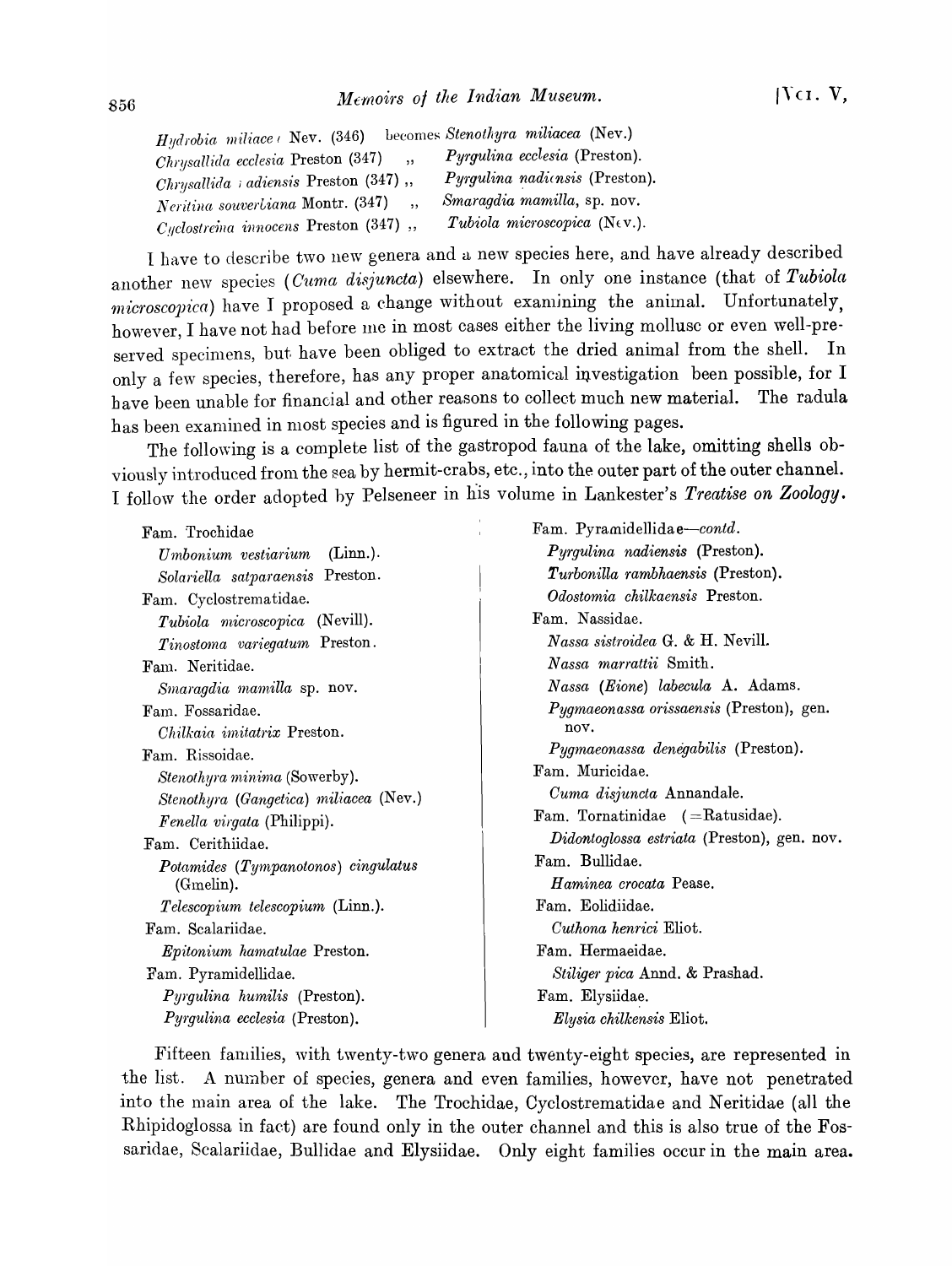The genera completely at home in this area are *Stenothyra* (with its subgenus *Gangetica*), *Turbonilla, Potamides, Pygmaeonassa, Ou'ma, Didontoglossa, Outlwna* and *Stiliger.* Two other genera *(Nassa in its subgenera Eione and Pyrgulina)* frequent the outer part of the main area as well as the outer channel, but do not commonly penetrate into the further parts of the former. I take the eight genera, therefore, to represent the true semi-lacustrine Chilka fauna. It is noteworthy as illustrating the eclectic chara~ter of this fauna that six of the eight genera are represented by single species each and two by two species each. No true fluviatile or lacustrine families are represented,<sup>1</sup> but the genera *Stenothyra* and *Potamides* include species found occasionaily or even habitually in fresh water, and *Pygmaeonassa*  is, so far as we know, a brackish-water genus. The others are all marine but physiologically adaptable.

The list is remarkable as a whole mainly on account of the absence of many genera and even families characteristic of brackish water, for example the Littorinidae, Assimineidae and Auriculidae. All genera of Neritidae eX'cept the' marine *Smaragdia* are also lacking, while the Cerithiidae are represented by only two species. All these molluscs are however, amphibious or almost terrestrial in'habits and are at home mainly in mangroveswamps, where they attach themselves to the roots or trunks at low water, and there are no mangrove-swamps round the Chilka Lake.

The families now best represented on the list are the Pyrannidellidae, with five species belonging to three genera, and the Nassidae, also with five species which, however, belong to only two genera. The former are mud-dwellers, the latter actively predaceous or carrionfeeders.

I have nothing new to say about the nudibranchs, which have already been described adequately, or about the Fossaridae and Scalariidae, about two species of Nassa  $(N.$  ma*rrattii* and *N* sistrvidea) or about the Trochid *Solariella satparaensis*, of all of which I have only empty shells.

I have to thank Dr. Baini Prashad and my assistant Mr. H. Srinivasa Rao for much help in extracting radulae and making preparations. To the former I am also indebted for valuable suggestions. Babu D. N. Bagchi has prepared the anatomical figures under my supervision with his usual skill. Those of living animals were drawn by Babu A. C. Chowdhury from molluscs brought alive to Calcutta.

#### REMARKS ON SPECIES,

#### Fam. TROCHIDAE.

#### **Umbonium vestiarium** (Linn.).

1893 (1) *Rotella vestiaria,* Troschel, *Geb. der Schencken,* II, p. 220, pI. xxi, fig. 5 (radula).

This is a common and widely spread mollusc which makes its way into the outer channel of the lake. Its radula has been figured by Troschel, whose figure, though not actually in-

<sup>&</sup>lt;sup>1</sup>In the flood-season the shallow margins of the lake often contain fresh water at certain places and are even joined on to the rice-fields. In such places and occasions freshwater forms (e. g. Indoplanorbis exustus, Vivipara bengalensis and *Pachylabra virens)* are to be found, but they do not enter any permanent part of the lake.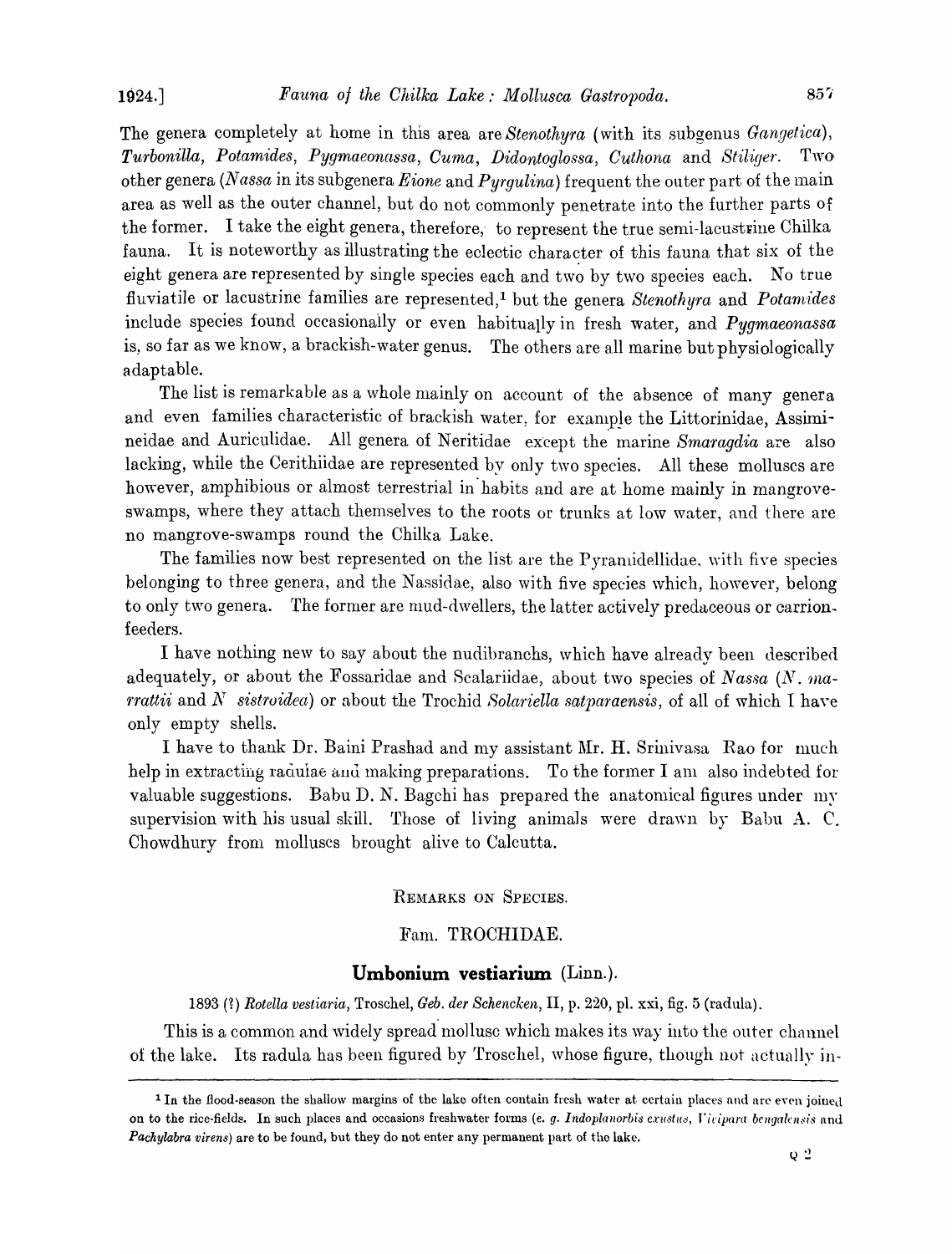correct, is misleading owing to its insufficient magnification. The formula is approximately 37. 2. 7. 2. 37, but it is very difficult to count the marginals (fig. 1) as they are all closely



FIG. 1.-Radula and operculum of *Umbonium vestiarium*. A, Radular teeth,  $\times 500$ . B, Lateral series of teeth,  $\times 167$ . c, Operculum,  $\times 7$ .

pressed together in each transverse row in an oblique curved line. The centrals are simple, more or less quadrate plates without cusps and with the free upper margin concave. The two laterals on each side are considerably longer and narrower and have a simple lobe-like cusp. The marginals decrease in size and complexity from within outwards. The inner teeth of the series have four small cusps, the second of which from the outer margin is somewhat enlarged. The outer teeth are narrower and shorter and have a simple lobe-like cusp.

#### Fam. CYCLOSTREMATIDAE.

#### **Tubiola microscopica** (Nevill).

*1877. Valvata* (1) *microscopica,* Nevill, *Oat. Moll. Ind. Mus.,* fasc. E., p. 2l. *1915. Cyclostrema (Tubiola) innocens,* Preston, *Rec. Ind. Mus.* XI, p. 296, fig. 9.

Preston's type-specimen, as Dr. Kemp and I were inclined to think (p. 347), is a small denuded shell of Nevill's species, as to the taxonomic position of \vhich Nevill himself was very doubtful. He collected it in a pool of brackish \vater at Port Canning in the Gangetic delta and noted that the operculum was horny and circular, of comparatively rather thick substance and apparently multispiral. Unfortunately I have only empty shells.

The true Valvatidae probably do not occur in the Oriental Region, although they are found in Kashmir and in other places on its northern frontiers.

#### **Tinostoma variegatum** Preston.

Dr. Baini Prashad has extracted the radula and operculum from a dried specimen of this m<sup>i</sup>nute species and has given me much help in examining them. The operculum (fig. 2c) is nearly circular and of very thin, transparent substance. The margin is, indeed, quite membranous. There are several concentric whorls and a distinct notch occurs at one side.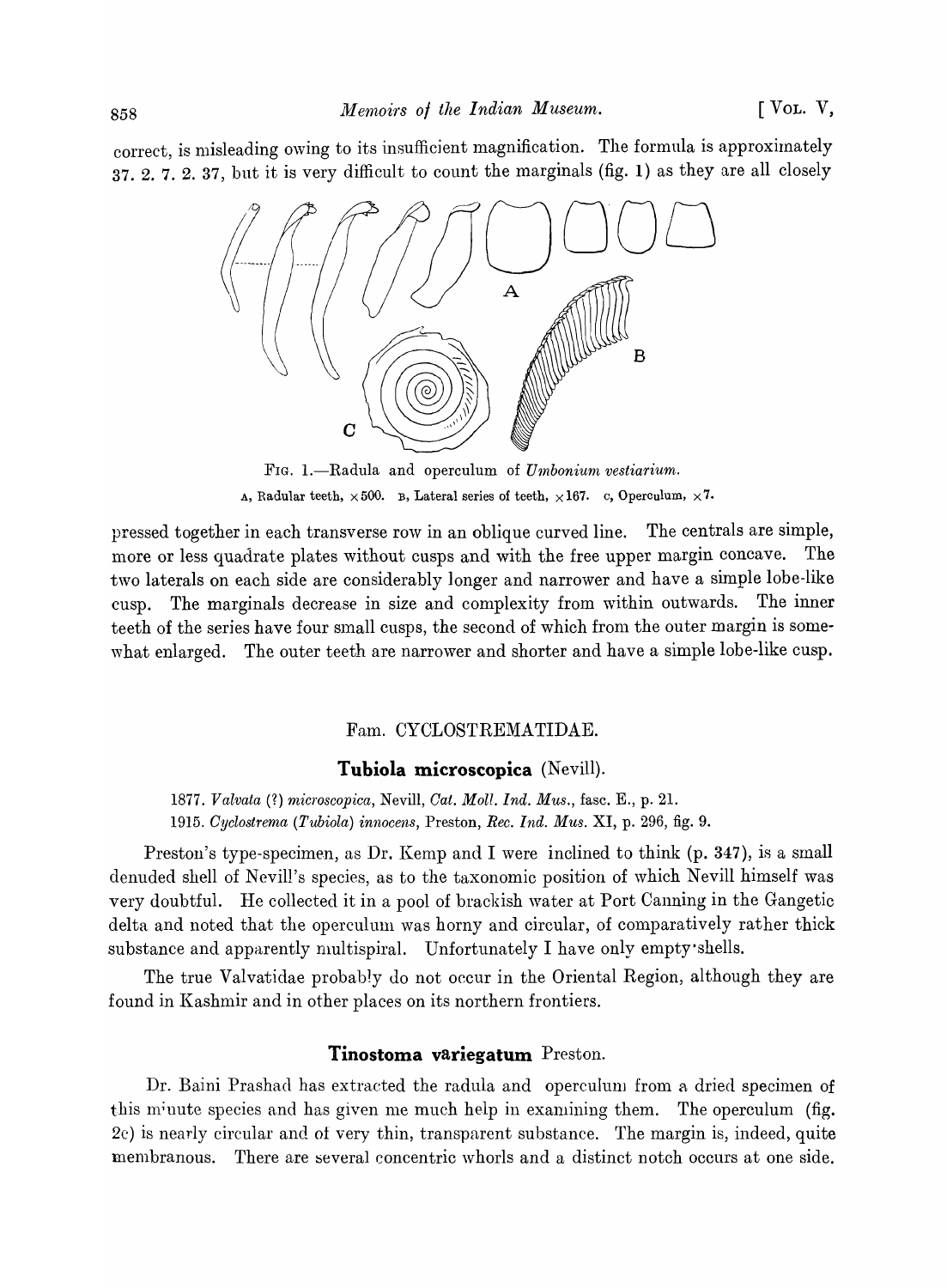The radula (figs. 2A, 2B) is so minute that it has been impossible to mount it quite straight without losing it altogether. Certain features are, however, quite clear. The teeth



FIG. 2.-Radula and operculum of *Tinostoma variegatum.*  A, Radular teeth,  $\times$  1125. B, Lateral series of teeth,  $\times$  500. c, Operculum,  $\times$  75.

. are arranged in three transverse series, two lateral and one central. There are over thirty teeth in each of the former and apparently eleven in the other. In the central series the central tooth is subcircular, but broadly truncate at the base. It has a small, simple, sharp, triangular cusp. The five teeth on each side are similar but considerably longer, becoming more elongate from within upwards. The teeth of the lateral series are curved and oblique .and consist df closely adpressed, elongate, narrow processes, which show gradual differentiation from without inwards. The outermost members are almost hair-like, with a simple overturned cusp; but this cusp gradually becomes longer, sharper and more curved as the series proceeds towards the centre and a smaller cusp of similar form appears on each side of it. The shaft also becomes somewhat inflated in the middle. The exact form of the teeth is well shown in the figure.

#### Fanl. NERITIDAE.

#### Genus **SMARAGDIA** Issel.

*1869. Smaragdia,* IsseI, *j}lal. ).Uar. Ross.* (Pisa), p. 212. 1879. Smaragdia, von Martens, *Conch-Cab., Neretina*, p. 245.

The radulae of the type-species and of the form described here (fig. 3) are so different from those of the Neritinae of fresh and brackish-water habitat that *Smaragdia* deserves generic rank. Issel originally set up the genus to include all marine species of the facies of the true freshwater forms. He states that S. viridis, the type-species of his genus, differs from the freshwater forms in having completely sessile eyes.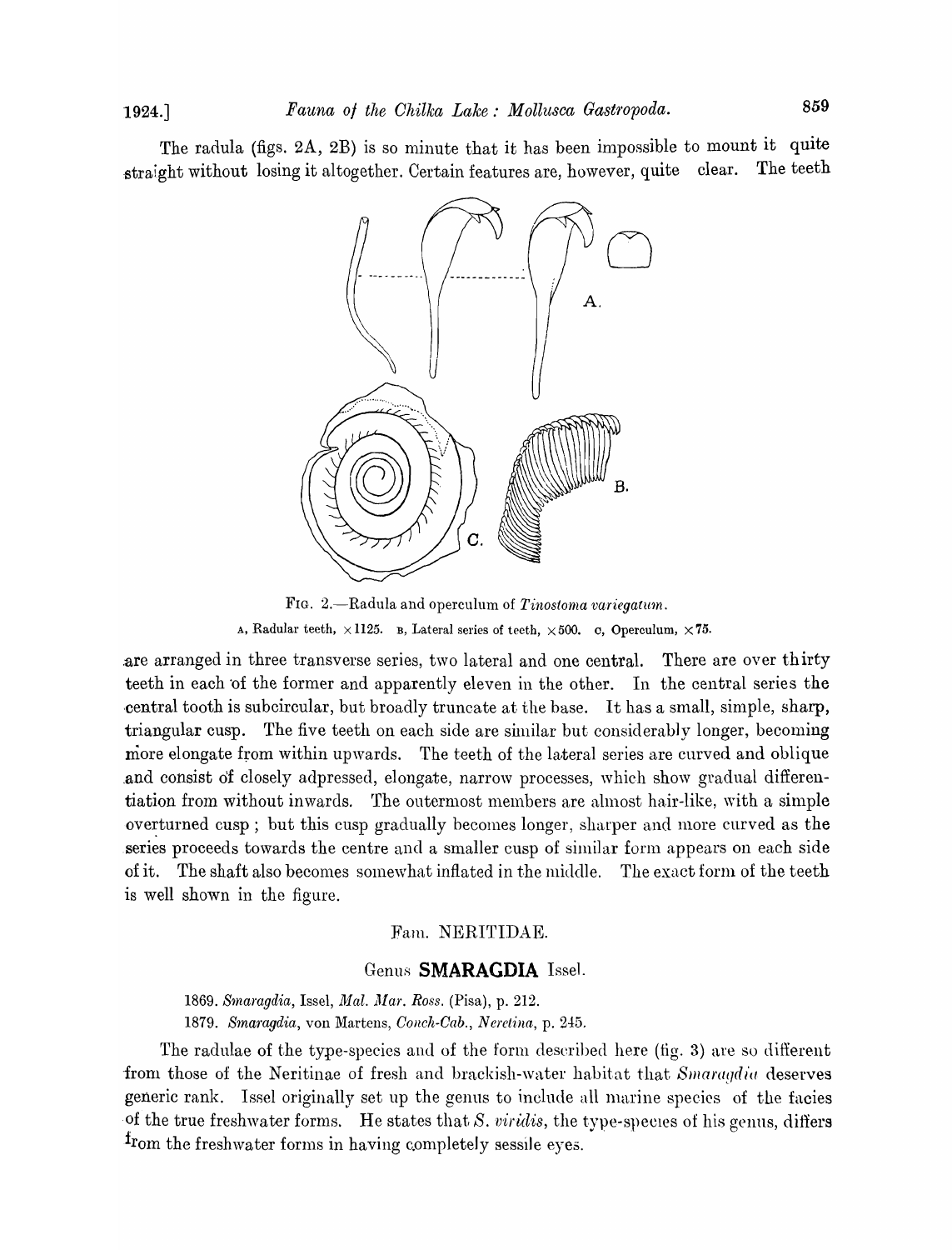The radula of S. *viridis* has been figured by Troschel,<sup>1</sup> who has, however, evidently misundertstood the relations of the different teeth and has, therefore, misrepresented their



FIG. 3.-Radula of *Smaragdia mamilla*  $(\times 500)$ . A, Umbrella tooth from below. *c*, central.  $l^1 l^2 l^3$ , 1st. 2nd. and 3rd. laterals. *m*, marginals.

outlines. They are so closely interlocked that they must be dissected out and examined from the lower as well as the upper surface. Allowing for errors of observation, it is evident that *S. viridis* and *S. mamilla*, my new species, have important features in common. These features are the loss of one of the smaller lateral teeth of which a pair is normally present on each side, and the peculiar shape of the outermost lateral or " umbrella tooth." This tooth in *Smaragdia* is bicuspid, of large size and distinctly transverse and has not the umbrella-like outline characteristic of *Neritina*. The most interesting feature of the radula, however, lies in the manner in which the marginals combine with the outer lateral of their own row and with the corresponding teeth of the preceding and succeding rows to form a rigid structure, which we may call the outer ridge of the radula. This is brought about niainly by the modification of the umbrella tooth, which consists of three parts, *viz.*, *(a)* a thin, transverse flattened shaft,  $(b)$  a strong bicuspid cutting lobe and  $(c)$  an almost spherical highly convex lower boss or projection, which projects from the shaft outside and below the cutting lobe. Above it on the shaft there is a semicircular concavity surrounded below by a thick ridge. The boss of the tooth in each row fits into the concavity on that of the corresponding tooth in the succeeding row, while its shaft lies obliquely across those of the marginals of its own row. The marginals are further bound together by the innermost of their own series, which is broader than the rest and fits over them like a roof. This description is based 011 S. *mamilla,* but is, I believe, also applicable to S. *viridis.* Troschel apparently did not realize that one of the two small, claw-like laterals had disappeared and apparently thought that one of the cusps of the umbrella tooth was this missing tooth. He also confused the innermost marginal with the umbrella tooth. His figures of the upper and lower views of the umbrella tooth are, therefore, inconsistent. In my own figure, however, the apparent inconsistency between the two series of this tooth is only apparent for it depends on the fact that the upper view is oblique and the lower view direct.

#### **Smaragdia mamilla,** sp. nov.

*1915. Neritina souverbiana,* Preston *(nee* Montrouzier), *Ree. Ind., Mus.,* XI, p. 296.

The shell (fig. 4) resembles that of  $N$  *souverbiana* Montrz. in some respects but differs in the form and the structure of the spire. In that species the apex is apparently acuminate

<sup>1</sup> *Geb. der Schencken,* II, pI. xvi, fig. 21.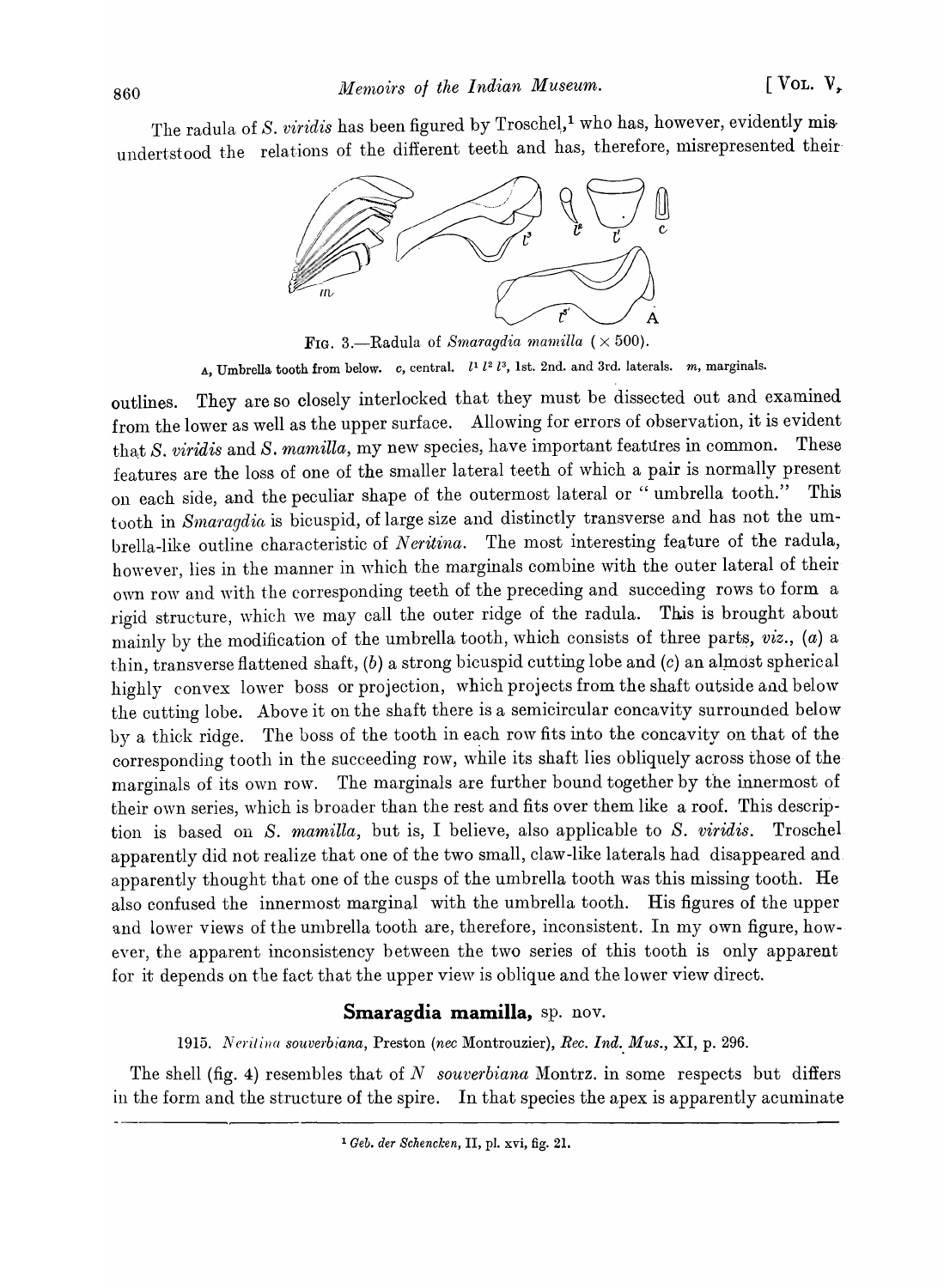and situated at the extreme tip of the shell, but in *S. mamilla* the whole spire is a rounded tubercle with the suture marked merely as a fine spiral line. This line, moreover, does not



F.G. 4.—Shell of Smaragaia mamilla.

run in quite the same direction as the suture just above the body-whorl and the whole spire is, therefore, tilted somewhat towards the dorsal surface, so that its apex is distinctly visible when the shell is held with its main axis horizontal. There is, further, a broad, shallow depression round the body-whorl outside the suture. The margin of the columellar plate is slightly concave, not at all sinuate, and although it is minutely serrated in young shells the serrations almost disappear in the adult. The plate, moreover, narrows abruptly just above the exposed columella, thus providing a very distinctive feature. The colouration is also different from that-of the shell of S. *souverbiana.* The surface is dull white ornamented with numerous fine, almost straight vertical lines of a bright green colour. These are interrupted by four spiral rows of diamond or  $\mathbb Z$ -shaped white spots, the two uppermost rows sometimes combining to form a series of zig-zag vertical marks. The interior of the shell and columellar plate are white. The surface is smooth but not at all polished. The measurements of the type-specimen (M  $\frac{12360}{2}$ ) are height 5.3 mm.; max. diam. 4.0 mm.; height of mouth  $2.8$  mm.; max. diam. of mouth  $2.5$  mm.

The operculum is unfortunately broken in the only specimen in which it remains. It is colourless and thin but only feebly translucent and has a strong fold running obliquely across its disc. The articular region is missing.

The form of the radular teeth is shown in fig. 3. Even allowing for errors in observation on Troschel's part, the central and the first and third laterals must differ considerably from those of the allied S. *viridis*, though I believe the structure of the whole radula to be very similar.

The species has been found so far only in the outer channel of the Chilka Lake, but doubtless exists also in the Bay of Bengal, and it is evidently a marine form.

#### Fam. RISSOIDAE.

The limits of this family and of the closely allied if distinct family Hydrobiidae  $(=$  Palu. destrinidae or Amnicolidae) are obscure. Probably the older conchologists were right in uniting the two. The only distinction appears to be ultimately one of habitat, the Hydrobiidae being fluvitile and lacustrine, the Rissoidae marine and estuarine; but there are ex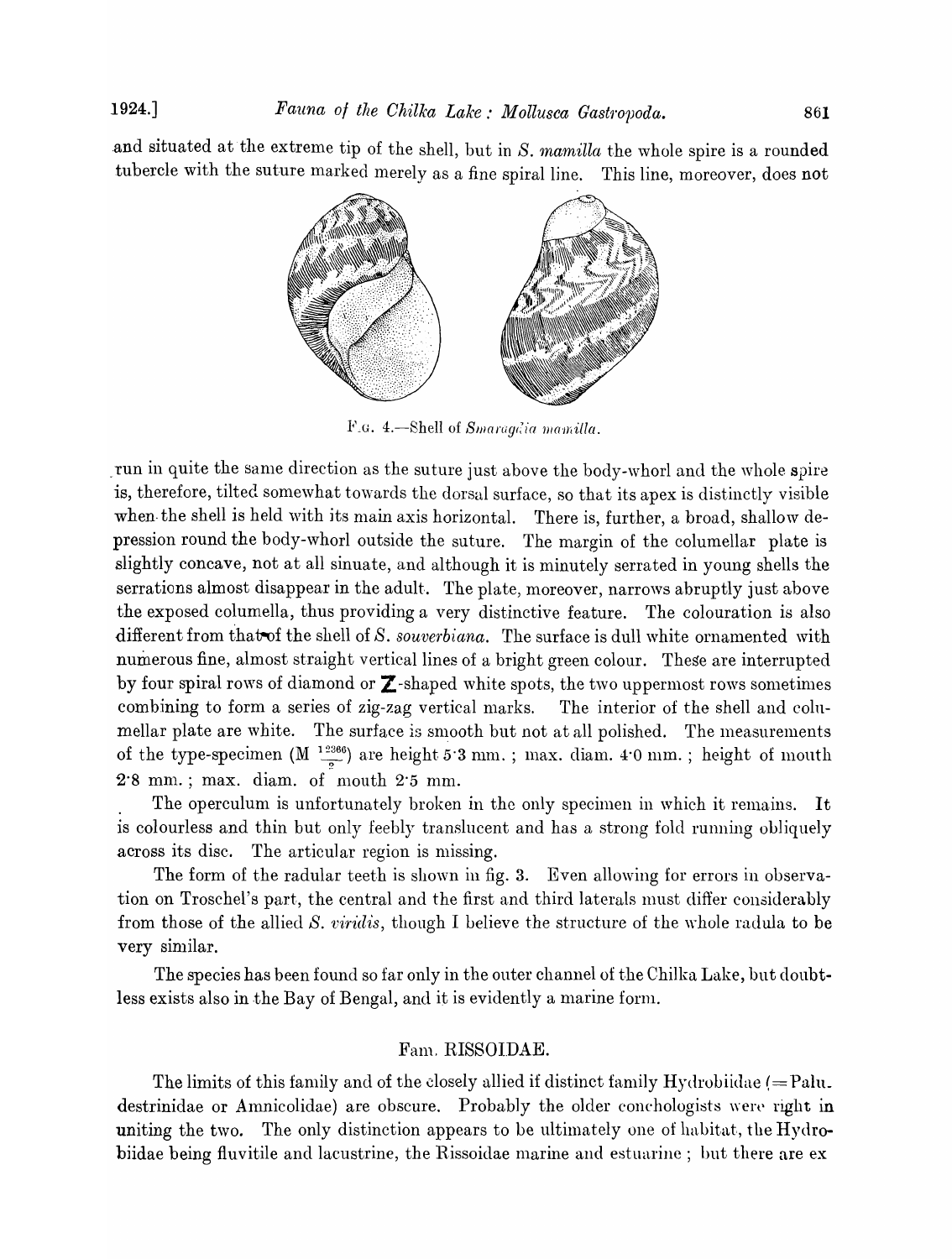ceptions even to this. I include in the latter family the Stenothyrinae, which are mainly estuarine but are also found in fresh water.

# Subfam. *STENOTHYRINAE.*

Only one genus, including two subgenera, can with certainty be attributed to this subfamily. It is *Stenothyra* Benson with the subgenus *Ganget'iea* Ancey *(=Astenothyra* A. & P.). The Indian species of this genus have recently been revised by Dr. Baini Prashad and myself, but a further examination of large numbers of specimens in the field convinces me that our methods were not sufficiently drastic, some of the species, which are often markedly gregarious, exhibiting very great individual variability. All the forms found in the Chilka Lake can, in my opinion, be included in two species, one representing each of the subgenera.

# Genus **STENOTHYRA** Benson.

1921. *Stenotllyra,* Annandale & Prashad, *Rec. Ind. Mus.* XXII, p. 121.

# Subgenus **Gangetica** Ancey.

*1896. Gangetica,* Ancey, *Bull. Soc. Mal. France* VIII, p. 168.

1921. *Astenothyra*, Annandale & Prashad, op. cit. p. 133.

I have to thank Dr. Baini Prashad for calling my attention to Ancey's name which escaped our notice when we proposed the name Astenothyra in 1921.

The absence of a terminal filament to the foot is not a constant subgeneric character. This structure may be either present or absent in either of the two subgenera, in both of which its absence is probably traumatic.

#### **Stenotbyra (Gangetica) miliacea** (Nevill).

1921. *Stenothyra (Astenothyra) gangetica with var. subangulata*, Annandale and Prashad, *op. cit.*, p. 134, fig. 3 and p. 126, fig. 1 b (radula).

This is a very variable form enormously abundant with *S. minima* on *Potamogeton pec*t *inatus* in the Chilka Lake. We have figured the radula in the paper cited.

#### Subgenus **Stenothyra** (s. s.).

A curious feature of this subgenus is the existence of certain forms *(eehinata* and *ornata*  A. & P.) which bear a spiral row of short spines in place of one of the rows of little pits with which the shells of many species are sculptured. Examination of a good series of the form *ornata,* which seems to be identical in other respects vvith some specimens of *S. deltae* Blf., convinces me that the character is not necessarily specific. Shells with spines are always very perfect at the apex and have been found only on a soft muddy bottom where no friction is exercised on the periostracum by foreign bodies. It seems to me at least pro. bable that the spines are always produced on young shells, just as spiral rows of chaetae are produced on those of young Viviparidae, but are liable to be worn off, leaving only the pits from which they originated. Spines, however, have not been found on any of the Chilka shells.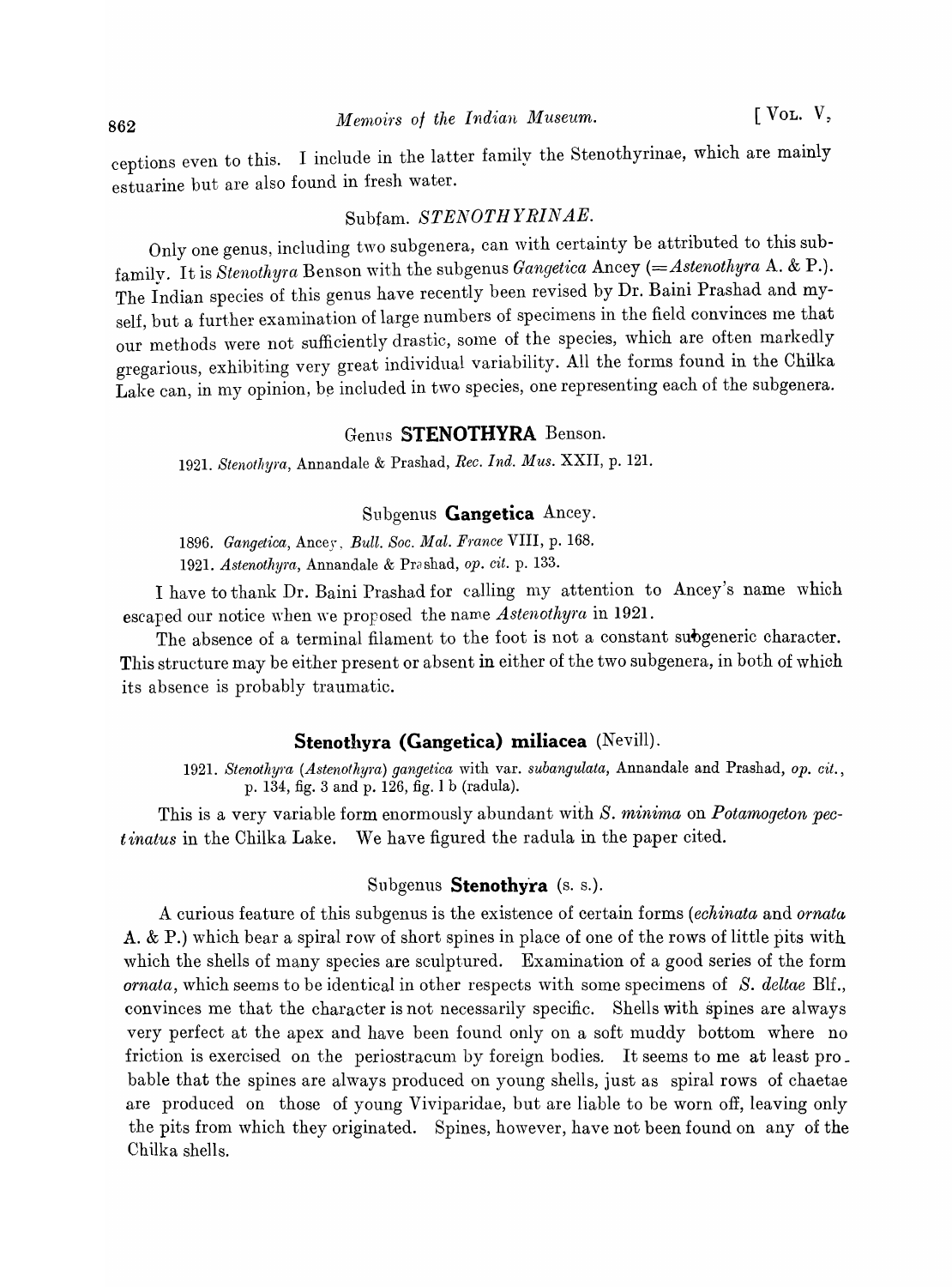#### **Stenothyra minima** (Sowerby).

1921. *Stenothyra minima* and *S. blanfordiana* Annandale and Prashad, *op. cit.,* p. 129.

I now believe that all the specimens of *Stenothyra* (s.s) collected in the Chilka Lake belong to one species. Shells taken in a single handful of weed often exhibit great diversity of shape and size and it is often impossible to separate them out into the various "species" recognized by Preston. The type-specimen of *S. obesula,* which is unique, looks rather different from the others, but is perhaps abnormal.



FIG. 5.—Radula of *Stenothyra minima*  $(\times 750)$ .

I figure the radula here (fig. 5). It is distinguished mainly by the great relative breadth of the central and by the fact that the row of basal denticulations on each side of this tooth is situated only a very short distance above the basal margin. Other differences, likely to be less constant, are readily seen by a comparison with the figures of the teeth of S. *deltae*  f. *ornata* and S. (G.) *miliacea* given by Dr. Baini Prashad and Inyself in our revision of the Indian species of the genus *(op. cit., p.* 126).

#### Subfam. *RISSOINAE*.

#### Genus FENELLA A. Adams.

1860. Finella, A. Adams, *Ann. Mag. Nat. Hist.* (3) VI, p. 336 *(lapsu)*. *1864. Fenella, id. ibid.* (3) XIII, p. 39. *1902. Alabina,* Dall, *Nautilus* XV, p. 127. *1923. Alabina, id. ibid.* XXXVII, p. 33.

Dall (1923) proposes to change the name of this genus to *Alabina* on the ground that *Fenella* was preoccupied, but he gives no particulars.

Very few of the numerous species have been figured and it is probably impossible to recognize some of them without reference to Adams's original collection. I have to thank Lt. Col. A. J. Piele and Mr. Tomlin for naming the species here discussed. Their identification agrees with Nevill's.

#### **Fenella virgata** (Philippi).

1885. Fenella virgata, Nevill, *Hand. List. Moll. Ind. Mus. II, p. 115. 1914. Litiopa (Alaba) kemp?:,* Preston, *Rcc. Ind. Mus.* X, p. 300, fig. 3. *1915. Litiopa (Alaba) copiosa,* Preston, *ibid.* XL, p. 292, fig. 2.

This is an extremely variable species, of which I have examined large series of shells not only from the Chilka Lake, in which specimens are somewhat dwarfed and decoloured, and the Ennur backwater near Madras, but also from various parts of the Indian Ocean.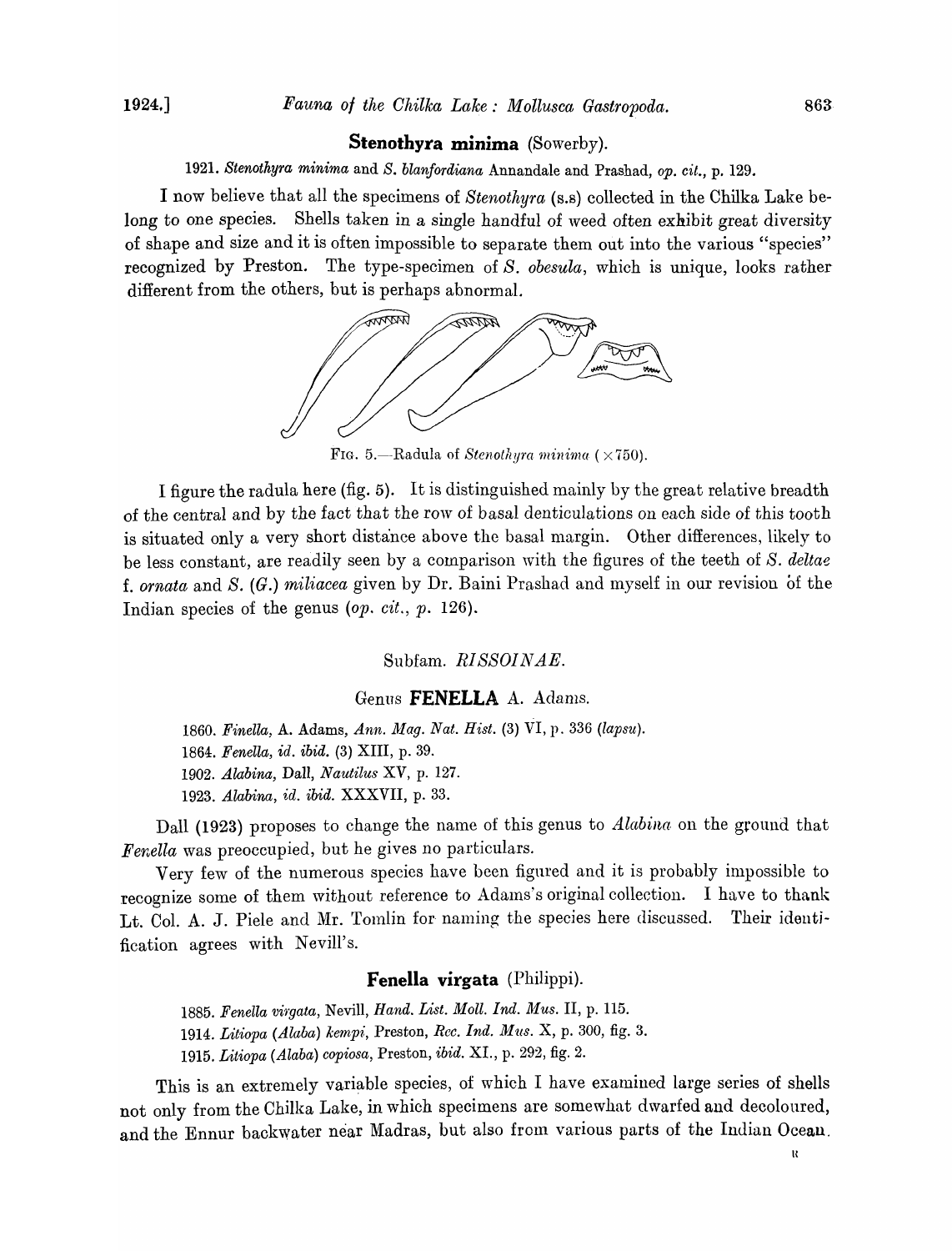I figure the protoconch (fig. 6A). Nevill is certainly wrong in suggesting that it is identical with Adams's *F. pupoidea*, the type-species of the genus, and it does not agree with any other species from Adams's collection with which I have been able to compare it. The colouration is distinctive, though it may be obscured in dead or worn shells, I can find traces of it even in those from the Chilka Lake. Two forms of shell occur commonly in the same series, one considerably sho<sup>r</sup>ter and broader than the other.



FIG.  $6$ -Fenella virgata  $(\times 50)$ .

A, Protoconch,  $\times 75$ . B. Head seen in optical section ( $\times 50$ ), with part of surface of jaw further enlarged  $(x 233)$ . *e, eye.* j, jaw. *m*, mouth. *r*, *radula. <i>t*, *tentacle.* 

The animal is not that of a Litiopid, but conforms to Adams's description of *Fenella*  (1864). Dr. Gravely, who has sent me large number of specimens from the Ennur backwaters, tells me that the exposed parts are bright green in life but become rose-pink in formalin. He also informs me that the anterior part of the pharynx can be thrust out in the form of a proboscis. This is confirmed by the position of the jaws (fig. 6B) in contracted specimens. They lie far within the head at the base of a tubular passage leading from the mouth. Their form and position are shown in the accompanying figure; they are composed of numerous columnar bodies and thus have a tesselated appearance on the surface.



FIG. 7.—Radula of *Fenella virgata*  $(\times 500)$ .

The radula (fig. 7) is probably characteristic of the genus. The central is transverse and has a complicated outline, the upper margin being biconvex and the base, which is truncate as a whole, having distinct lateral angles and a small projection in the centre. There are five large denticulations above, of which the central denticulation is considerably enlarged. The disc is sculptured vertically. There appear to be two laterals on each side,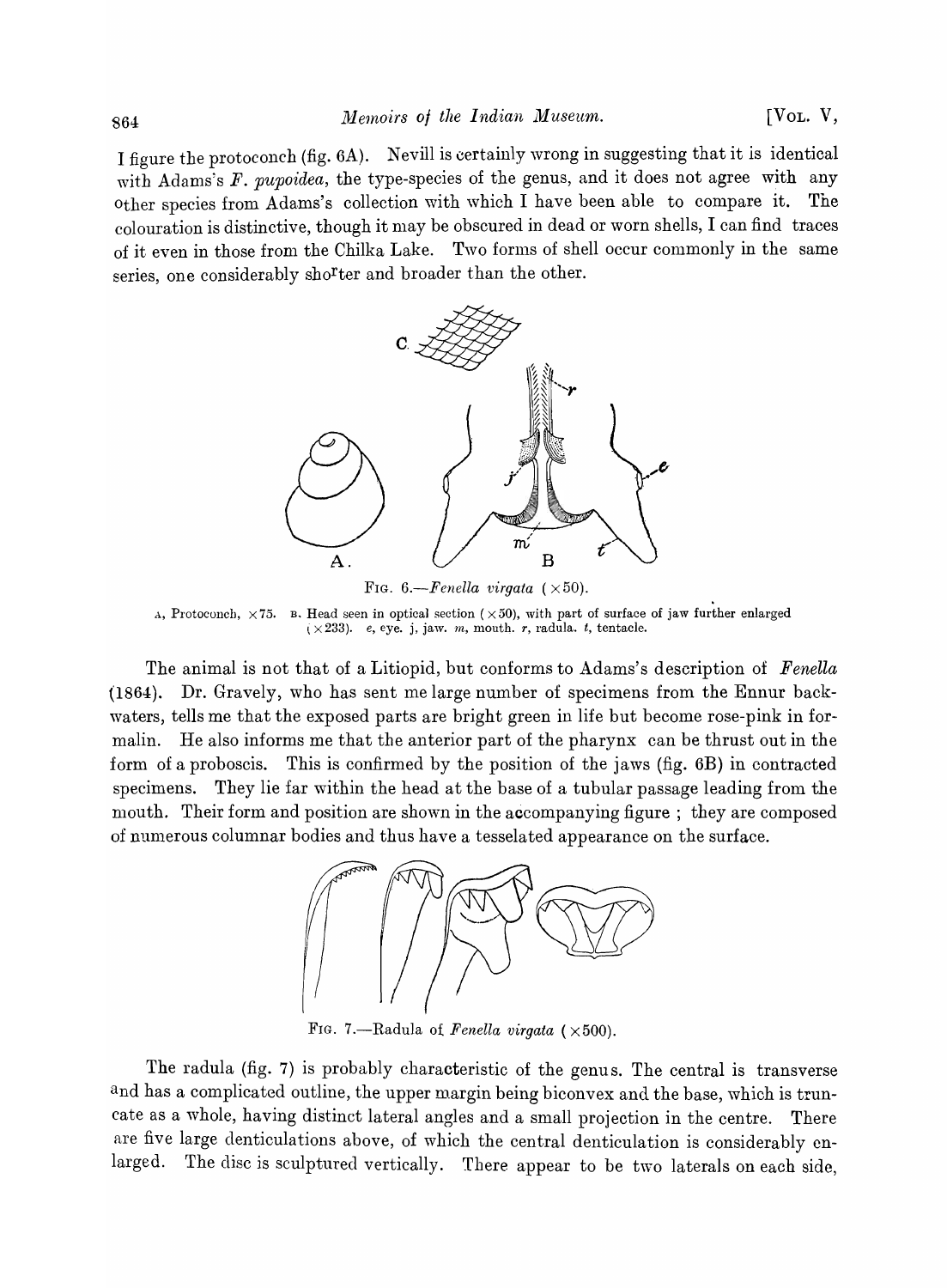each with an enlarged cusp as well as several smaller but comparatively large denticulations. The lobe of the marginals is finely and evenly serrated.

#### Fam. CERITHIIDAE.

The radula of the members of this family, a considerable number of which I have examined, has two outstanding peculiarities  $:-(1)$  each of the two marginals on each side is produced externally into a membranous flap or lobe which originates a short distance below the cusp and extends down the edge of the tooth almost to the base and (2) the lateral consists of two parts, (a) a horizontal basal plate and (b) an oblique shaft which bears the cusps at its upper extremity. The basal plate varies in shape in the different species but in the larger forms is a thickened leaf-shaped structure. It is connected with the base of the shaft at one end by a fine membranous band, only visible if the tooth is properly displayed.

l\1ajor R. B. Seymour Sewell has discovered that in one species of the family *(Pyrazus palustris)* interesting changes take place in the radular structure with the growth of the individual, but this does not occur in the two species discussed here.

I am doubtful about generic limits in the family but regard Telescopium as distinct.

#### **Telescopium telescopium** (Linn.).

It is not impossible that Troschel *(op. cit.* 1, pI. xii, fig. 2) has figured the radula (fig. 7) of a young individual of this species as that of *Potamides fluviatilis* ( $=$ cingulatus). The central is remarkable for its produced triangular base, which contains a concavity into which the corresponding tooth of the next series fits. There are 5 denticulations on the eusp



FIG. 8.-Radula of *Telescopium telescopium*  $(\times 150)$ .  $\Delta$ , Basal part of lateral ( $\times$  250)

of this tooth and the central denticulation is quadrate and enlarged. The laterals have S denticulations, the fifth from the outer margin being enlarged, elongate and bluntly pointed. The inner marginal has four and the outer marginal five denticulations, the outermost in each being slightly enlarged. The connection between the narrow shaft of the lateral and its basal plate (b) is shown in fig. 8A.

*T. telescopium,* which is usually an inhabitant of mangrove-swamps, is found in one or two of the muddy islands of the outer channel.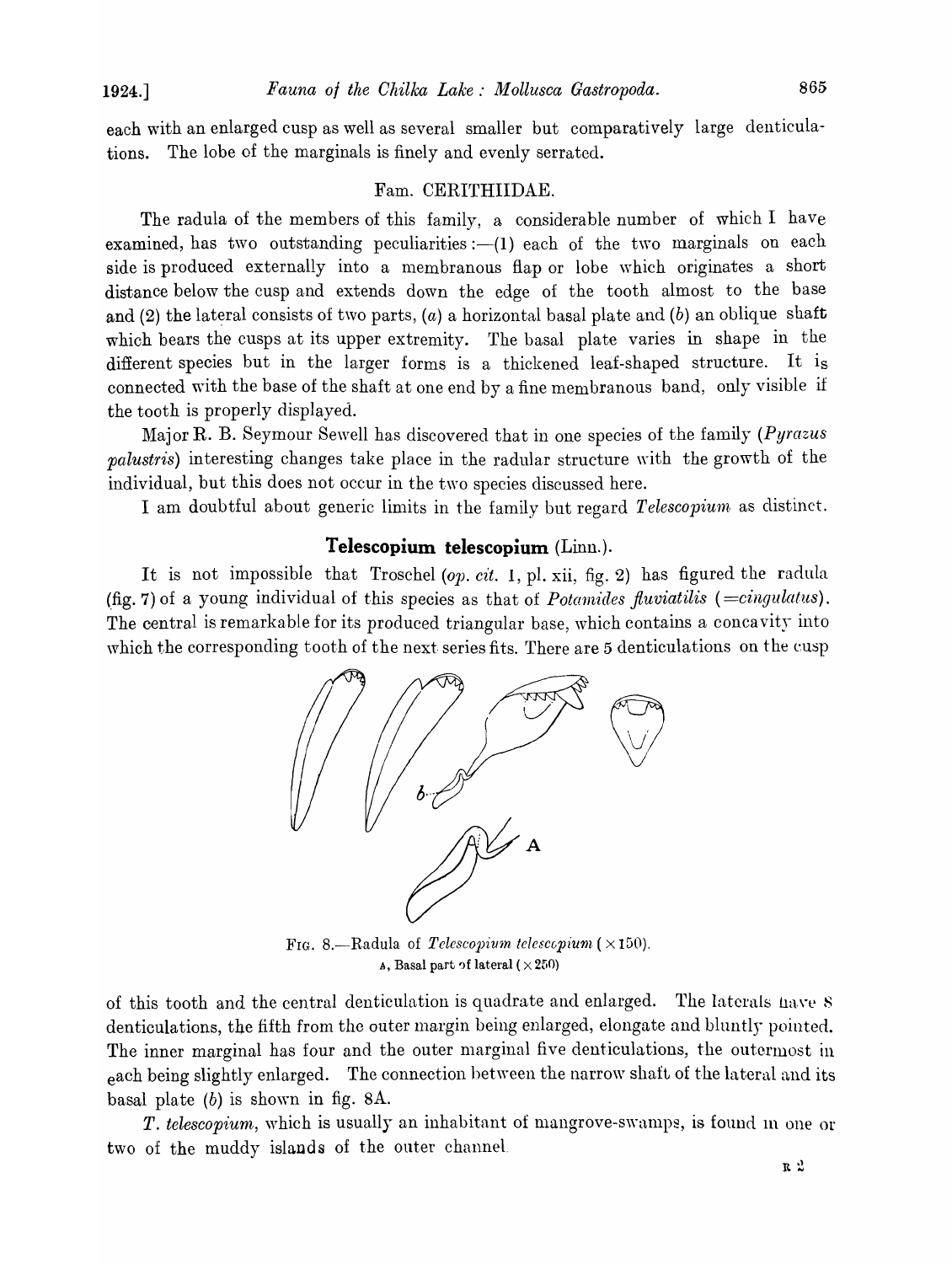#### **Potamides (Tympanotonos) cingulatus** (Gmelin.)

This species, which is found in suitable localities in Rambha Bay as well as in the outer channel of the lake, frequently exhibits an abnormality of the shell, the body-whorl of which is rendered coarsely angula te in a vertical direction by the formation of a thick, more or less polished varix.



FIG. 9.—Radula of *Potamides cingulatus*  $(\times 166)$ .

The radular teeth (fig. 9) differ considerably from Troschel's figure. The base of the central is transverse and only slightly smuate and there are three small denticulations on each side of the enlarged, triangular central denticulation. The cusp of the lateral is much wider than in *T* telescopium and the large denticulation is quadrate, but the arrangement and number of the denticulations is the same. The connection with the basal plate  $(b)$  is obscure and I am not quite convinced that the structure is precisely that shown in my figure, which represents only the apparent structure. The marginals are rather broad, the inner with five or six and the outer with nine denticulations. The outermost of these in both teeth is rather smaller than those that follow.

#### Fam. PYRAMIDELLIDAE.

Fischer in his *Manuel de Oonchyliologie* (p. 786), after pointing out the superficial nature of the generic characters in this family, observes *'i* II n'est done pas etonnant que quelques auteurs. . . . aient ces genres sous le titre commun de *Turbonilla* ou *Odostomia*" Both genera and species, indeed, stand in need of revision. Large numbers of the latter continue to be described, often without figures or with figures of little practical utility, and many of the descriptions are quite useless for purposes of identification. It seems not improbable that some species are polymorphic in shell-characters and the absence of a radula renders precise determination still more difficult. I am obliged to recognize no less than five species among the Chilka forms and to place them in three genera, but cannot feel by any means sure that they are really distinct one from another or from forms previously described.

# Genus **TURBONILLA** Leach.

This genus seems to be in particular need of revision from an anatomical point of view. Two types of shells occur among the species commonly referred to it, one much thicker than the other, with a more contracted mouth and with a thicker collumella, in which there is a slight twist. The European  $T$  *lactea* (= *elegantissima*) is an example of this type, to which I also assign a species from the Chilka Lake.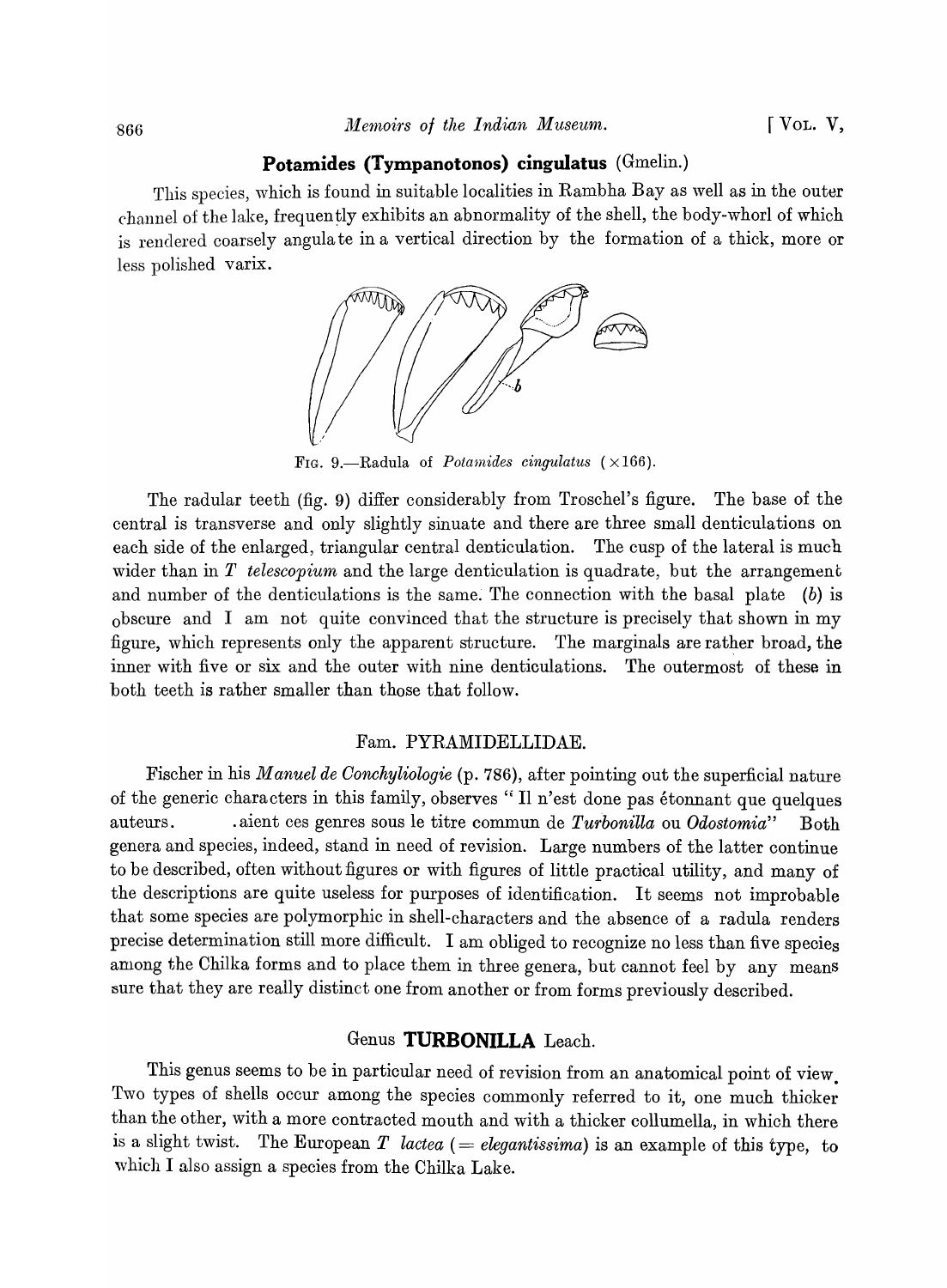#### **Turbonilla rambhaensis** (Preston).

*1914. Terebra* <sup>1</sup> *o ambhaensis,* Preston, *Rec. Ind. Mus.* X, p. 297, fig. 5. *1915. Vanesia rambhaensis, id., ibid.* XI., p. 289.

The shell of this species is not dissimilar to that of *T* lactea (Linn.). There is a slight fold in the columella as there is in that species. The apex is eroded in all the specimens examined.

I have extracted the dried animal from a shell from Rambha Bay and after due treat ment have been able to detect the following characters  $: (a)$  the tentacles are broad and flat, (b) an introverted proboscis exists, (c) the eyes are situated between the tentacles and  $(d)$  there is no trace of a radula or jaws. In a rough sketch of the living animal by Dr. Kemp the tentacles are shown as broadly triangular and situated so close together that their bases almost meet in the middle line of the head. The mentum is long and narrow, extending beyond the foot and rounded at the tip. The antero-lateral angles of the foot are angulate ,but not produced.

#### Genus **PYRGULINA.**

To this genus I assign three of the Chilka " species " which I would not be surprised to

find ultimately merging into one another. The shells differ considerably in shape and sculpture but exhibit considerable individual variability. The only one of which I have seen the living animal (fig. 10) is P. *humilis,* of which I dredged a specimen in Rambha Bay. The following is a description of it. The figure was drawn in Calcutta from the living specimen.

" The snout (mentum) is broad, bilobed and extended beyond the foot. It is slightly expanded and bilobed in front and deeply grooved on the surface. The eyes are small, black and sessile, situated close together between the tentacles, which are short, pointed and directed somewhat backwards. The foot is comparatively short, pointed behind and expanded and truncate in front with the lateral angles acute but not produced." Later examination shows that the mouth is situated at the base of the mentum in a deep groove. I have not seen the proboscis extruded. The colour of the animal is described in my notes thus, " Foot and head opaque white, with black markings on snout,"



*i.e.* on the mentum.<br>I have nothing further to say about the species assigned to this  $\frac{\text{Fig. 10.} - \text{Living}}{\text{animal of } Pyrgulina}$ genus or to *Odostomia*. humilis (enlarged).

#### Fanl. NASSIDAE.

This family is represented in my list by no less than five species, all of which have been placed in the genus *Nassa.* Two of these *(N. denegabilis* and *N. orissaensis)* are among the most abundant and most generally distributed of the members of the lake-fauna, while one  $(N, \text{labeled})$  is not uncommon in the outer channel and the outer part of the main area.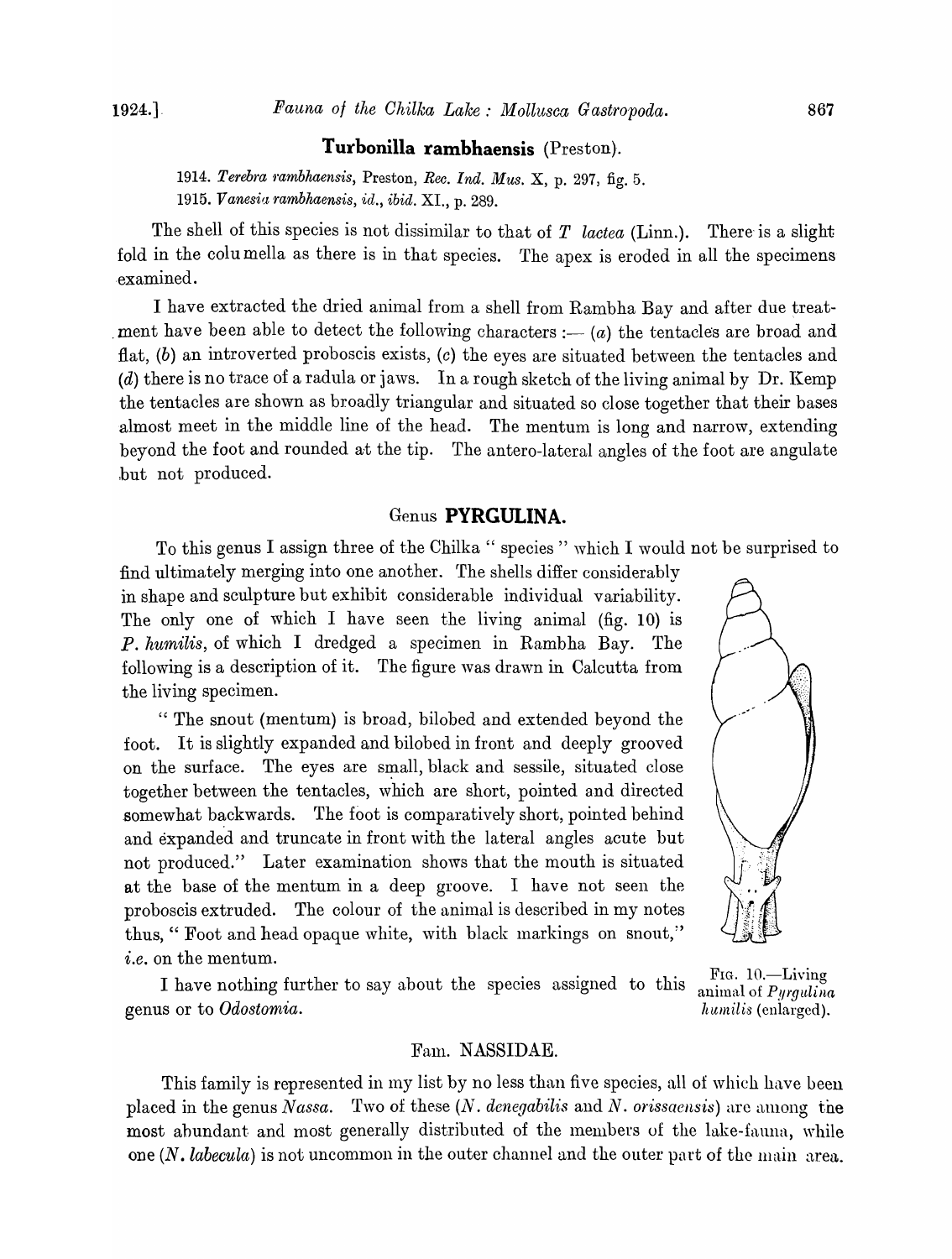The other two (N. sistroidea and N. marrattii) are rare and have been found only in the outer channel.

The classification of the unwieldy genus Nassa and its close allies is in a most unsatisfactory state. Various conchologists have set up a number of subgenera and divisions and some attention has been given to the form of the operculum but none of the attempts at subdivision have been altogether satisfactory and it is clear that no permanent arrangement will be achieved until some attention is given to the anatomy of the different forms. Even in external structure there is a great difference bet\veen the animal of such a species as *N assa stricta*1 and that of any of the three discussed here. These three are N. *denegabilis,* N. *oris·*  saënsis and N. *labecula*. The animals of all three are very similar externally. The foot is comparatively small, the antero-Iateral angles are little produced and the postero-Iateral angles not at all. The posterior extremity is, indeed, almost truncate, with merely a slight excavation. The opercula of N. *orissaensis* and N. *denegabilis* on the one hand and of N. *labecula* on the other are very different. Those of the two former species are ovate with the nucleus near the inner border, paucispiral and very thin, with smooth margins, while that of N. *labecula* is more elongate, much thicker, serrated on its outer margin and anterior extremity, marked with stout curved longitudinal ridges and having the nucleus on the outer margin. A difference is also to be observed in the shells. Those of N. *orissaensis* and N. denegabilis are small, comparatively thin, with the lip thin and the callus little developed. while that of N. *labecula* is much larger and thicker, with a thick lip and an exceptionally well developed callus. There is even a certain difference in the radula, for while in *N. labecula* the central is that of a typical *Nassa*, in the other two the number of denticulations is reduced and the lateral processes of the tooth feebly developed.

The peculiarities of the shell, operculum and radula and especially those of the operculum seem to me amply sufficient for the separation of the two small Chilka species (with N. *en*nurcasis Preston, a closely allied form) from the genus *Nassa*. I propose for them the new generic name:

# **Pygmaeonassa,** gen. nov.

The animal has a comparatively long and narrow foot with parallel sides and not ex-



panded anteriorly. Its antero-lateral angles are produced into short filaments and its posterior extremity is truncate or broadly rounded with a slight excavation. The siphon is as long or nearly as long as the shell. The anterior margin of the head is broadly truncate; the tentacles are comparatively short and slender and have the eyes situated on their external surface at some distance from their base.

The operculum (fig. 11) is thin, horny and paucispiral resembling that of many Rissoidae and Melaniidae. It is relatively large.

The radula is normal, but the number of denticulations on the FIG. 11.—Operculum central is relatively small and the lateral projections of its base feebly of *Pygmaeonassa The laterals resemble those of <i>Nassa*.

<sup>1</sup> Fischer, *Man. Conchyl.*, p. 655, fig. 389. Compare this figure with the one of *Nassa orissaënsis* here reproduced.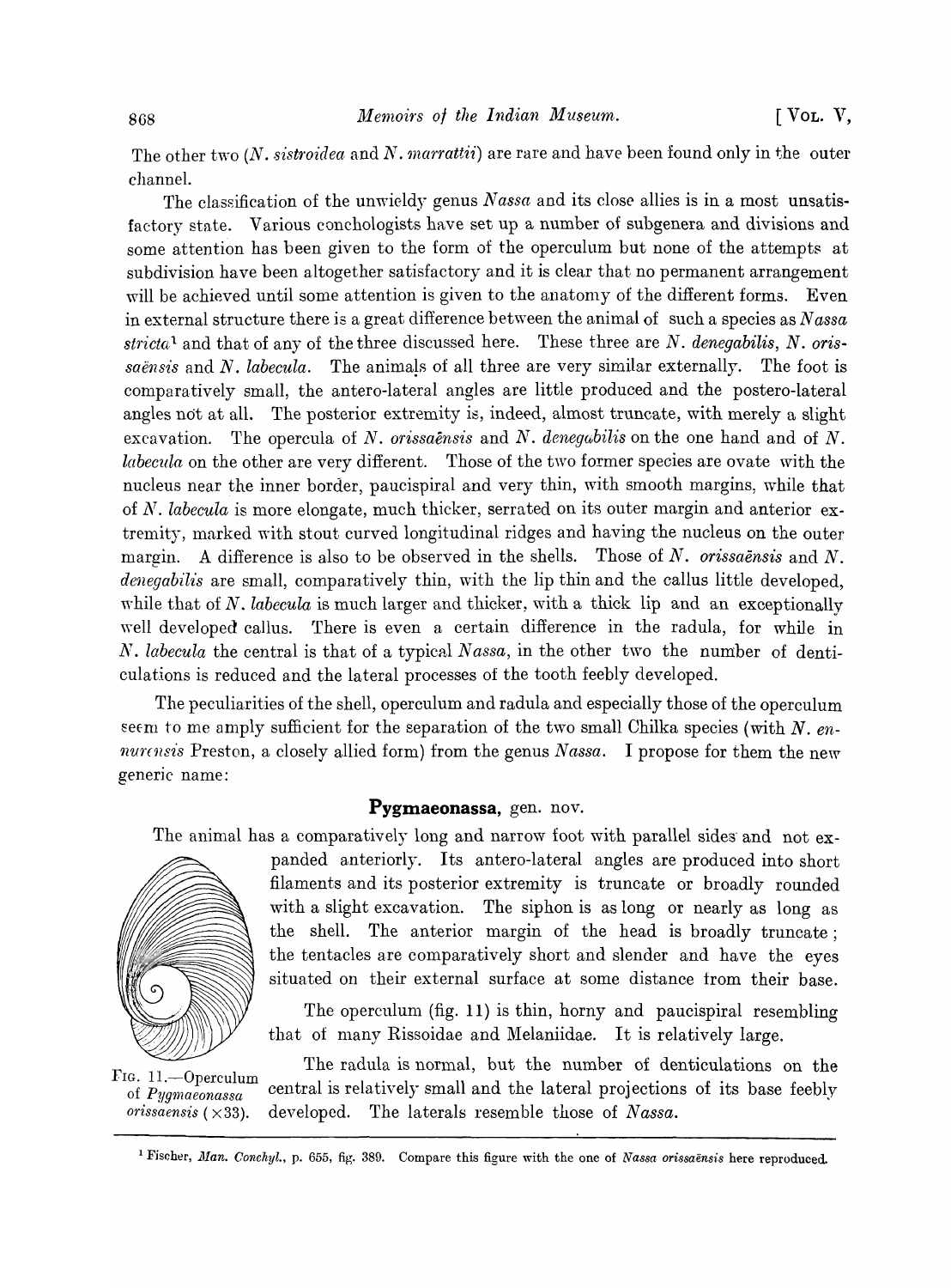The shell is small<sup>1</sup> and comparatively fragile but strongly sculptured, with vertical ribs, of a narrowly ovate form. The mouth is large, narrowly ovate and a little contracted above; the outer lip is sharp but thickened within, the columella devoid of folds but sometimes with a slightly developed tubercle. The callus is narrow and confined to the columellar margin.

*Type-species.*—Nassa orissaensis Preston.

*Geographical Range*.--Many small species assigned to *Nassa* may belong to this genus, but the only three that can at present be referred to it are known only from brackish water on the Indian coasts.

*Pygmaeonassa* is perhaps allied to *Canidia* Adams, but there are distinct differences<sup>2</sup> jn the radula and operculum.

#### Genus **NASSA** Martini.

#### Subgenus **Eione** Risso.

The subgenus is distinguished by the great development of the callus. I have already referred to the pequilarities of the foot and operculum. The radula is in every respect normal.

#### Nassa (Eione) labecula A. Adams.

This is a common species on the east coast of India, mainly in brackish water. The radula (fig. 13) and opercula (fig. 12) are figured from specimens taken in the Ennur back-



FIG. 12.-0perculum of *Nassa (Eione) labecula.* 

 $A$ , Operculum of adult,  $\times$ 12. B, Operculum of half-grown individual,  $\times$  *ca.* 14.

water near Madras. The foot is broader than in *Pygmaeonassa* but its extremities are similar. The siphon is relatively shorter.

The operculum undergoes a remarkable change in the course of growth. Fig. 12A shows that of the adult. In the young (fig. 12B) it is much thinner and more transparent,

<sup>&</sup>lt;sup>1</sup> The best figure of the shell is that of *N. ennurensis* var. *depanperata*, A. & P., *Rec. Ind. Mus. XVI.* pl. xx. fig. 9 (1919). For the radula see the pame paper, p. 253, text-fig. 6 (c).

<sup>2</sup>See Brot~ *Journ. Conchyl.* XXIV, p. *3M3,* pI. xii (1876).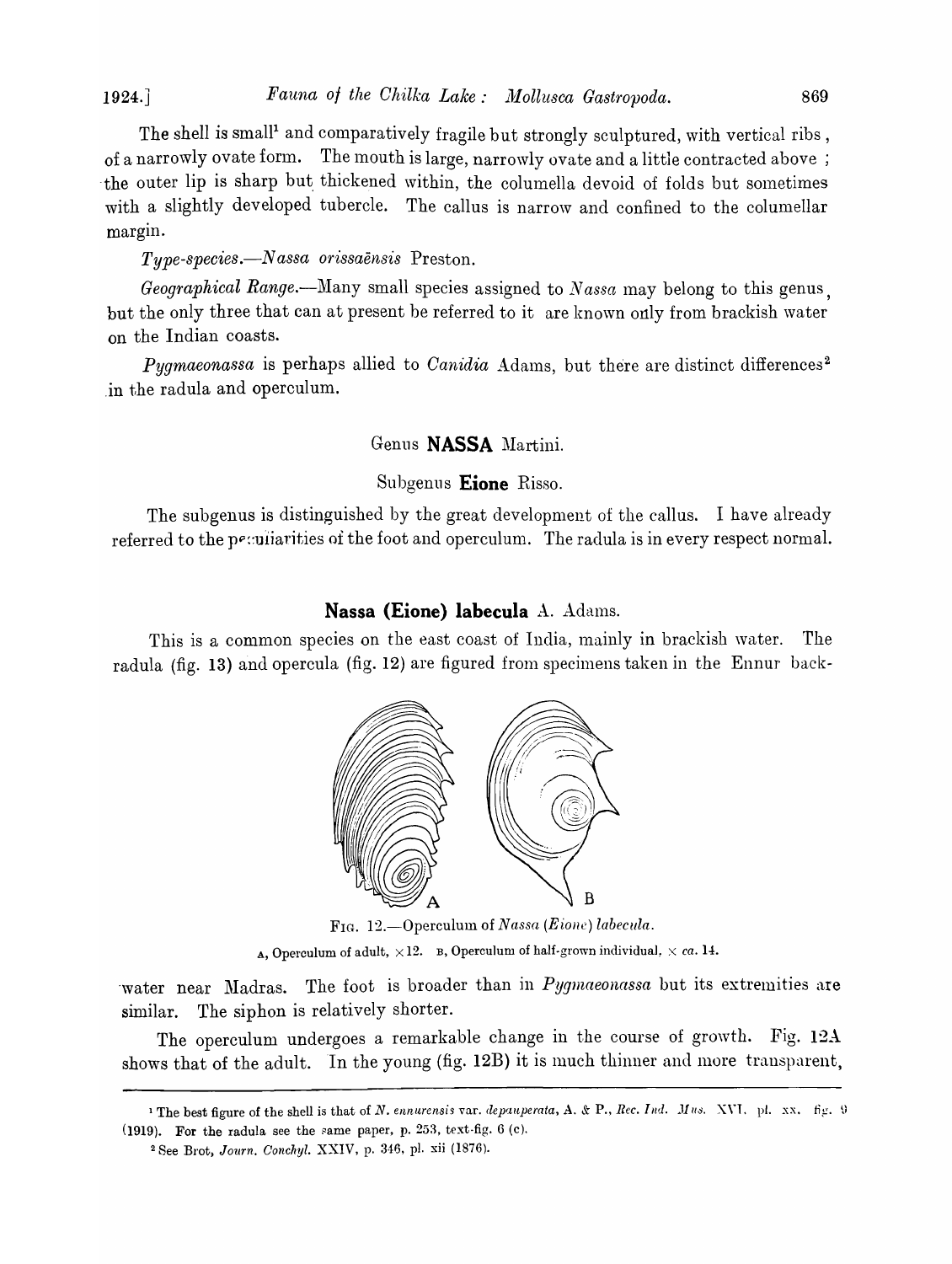the anterior extremity is smooth and the outer margin bears only three relatively large serrations, which are situated near the posterior extremity. This is the condition in a half



FIG.13.—Radula of Nassa (Eione) labecula ( $\times$ 166).

grown individual; in still younger individuals there would probably be no serration at all. for they are correlated with the curved ridges on the surface and these are apparently growthlines.

#### Fam. MURICIDAE.

#### **Cuma disjuncta** Annandale.

*1916. Thais carinifera* Preston, *Ree. Ind. Mus.* x. p. 299. *1922. Ouma disjuncta,* Annandale, *Mem. Asiat. Soc. Bengal* VII, p. 266, fig. 2.

This is probably the representative in brackish water of C. *carinifera* Lam., from which the main structural difference in the shell lies in the change in direction of the spiral above the body-whorl. This results in the production of a conspicuous notch in the profile as seen in dorsal view. In the normal form of the species, which I have seen from both the the Bombay and the Madras coasts and also from the Andamans and the Maldives, the notch is to some extent obscured by the great development of the upper row of prominences on the body-whorl. It can, however, always be seen in yentral view and is quite constant in a very large series of specimens. The form found in the Chilka Lake is usually smaller and has the prominences and other sculpture much less well developed. For this form (B in the figure cited) I propose the name:

#### var. **obliterata,** nov.

Dead arid probably subfossil shells, usually of small size, are very abundant on the shore of Barkuda and I have seen similar shells, inhabited by hermit-crabs, in the Ennur backwaters near Madras. For some time after the unusually low salinity of the water in 1919 to *1920 (v.* Sewell, *antea,* p. 688) had disappeared the species remained very scarce as a living mollusc in Rambha Bay, if it was not altogether exterminated, but in August, 1923 and January, 1924 I found living young individuals at Barkuda.



FIG. 14.-Radula of *Cuma disjuncta*  $(\times 500)$ .

The radula, here figured (fig. 14) from a young individual, offers no point for special comment. It differs from that of the allied G\ *kiosquijormes* as figured by Troschel *(op.*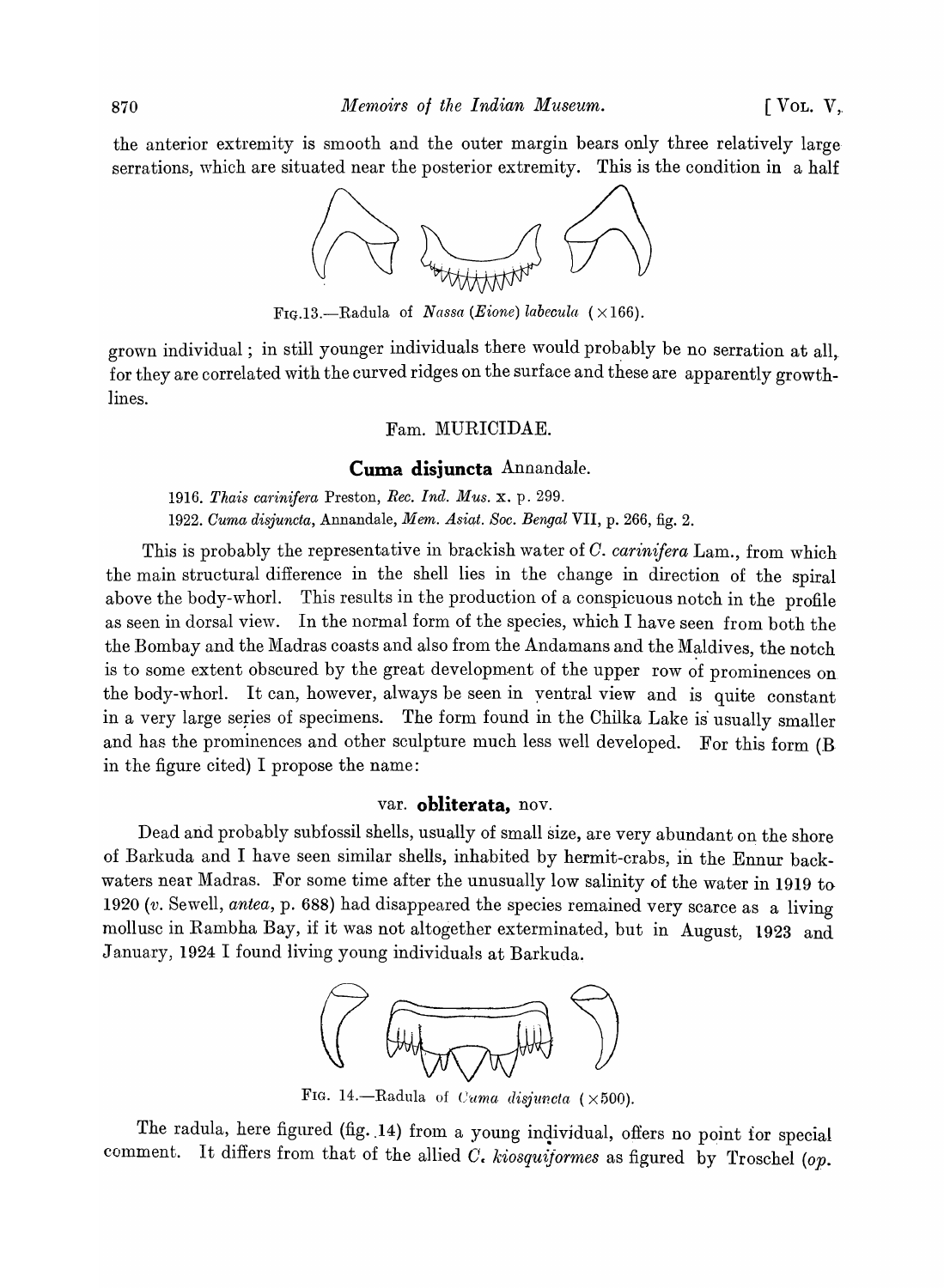*cit.,* II, pl. xiii, fig. II) chiefly in the much shorter central cusp of the central. The la terals are also narrower at the base.

# Fam. TORNATINIDAE.

# **Didontoglossa,** gen. nov.

The new genus consists of small species with a cylindrical shell very much like that of *Tornatina (=Ratusa)* but differing considerably in anatomy. The shell is smooth on the surface and bears a thin colourless periostracum.

The cephalic disc (fig. 15A) is of moderate size and narrower than the foot. It is rounded in front and produced behind into a pair of narrow, flat, truncate processes. The eyes are small but conspicuous. The foot is rounded behind, without parapodia or epipodia extending over the shell, into which the whole animal can be retracted, but with the anterior margins slightly retroverted.

The jaws are large, thin, angular and serrated. The radula (fig. 15B) is of moderate length and resembles that of *Philine*. It has two rows of teeth, the formula being 1.0.1. The laterals (fig. 15B) are relatively large, uniform and serrated, the central is absent or extremely vestigial.

The gizzard (fig. 15C) is compressed and armed internally with two large valve-like reniform plates containing some calcareous matter and bearing small tubercles on their internal face. There is a mere yestige of a third plate between them.

There is no penial stylet.

*Type-species. Tornatina estriata* Preston.

I leave the genus in the Tornatinidae in spite of its possessing a radula because the shell and the external structure of the animal are very similar to those of *Tornatina.* The structure of the gizzard is, moreover, in some respects similar, though very different in others.

It is probable that other small species with a shell like that *of·Tornatina* will be found to belong to this genus, for example Nevill's *Cylichna lactuca* and *C. involuta* from Indian seas. These species, so far as the shell is concerned, come very near  $T$  *estriata* but are much larger.

#### **Didontoglossa estriata** (Preston).

*1914. Tornatina estriata & soror, Preston, Rec. Ind. Mus. X, p. 303, figs. 7, 8.* 

1916. Retusa estriata, id. *ibid.* XII. p. 27.

The minute size of the species and the fact that my specimens were preserved in a highly contracted condition makes a detailed anatomical study difficult and hardly worth the time it would involve. The points noted in the generic description are, however, quite clear. I have been unable to find any central tooth in the radula but there is perhaps u vestige ot it in the form of an extremely thin irregular plate between the two laterals.

The gizzard is relatively very large and reniform in outline (fig.  $15C$ ). The  $\alpha$ sophagus enters it in a depression on the ventral surface (fig. 15D) in the middle, while the exit of the intestine (fig. 15E) is subterminal on the dorsal surface. The muscles are arranged in two fan-shaped fascicles one on each side of the compressed organ. These meet on the dorsal

 $\mathbf{s}$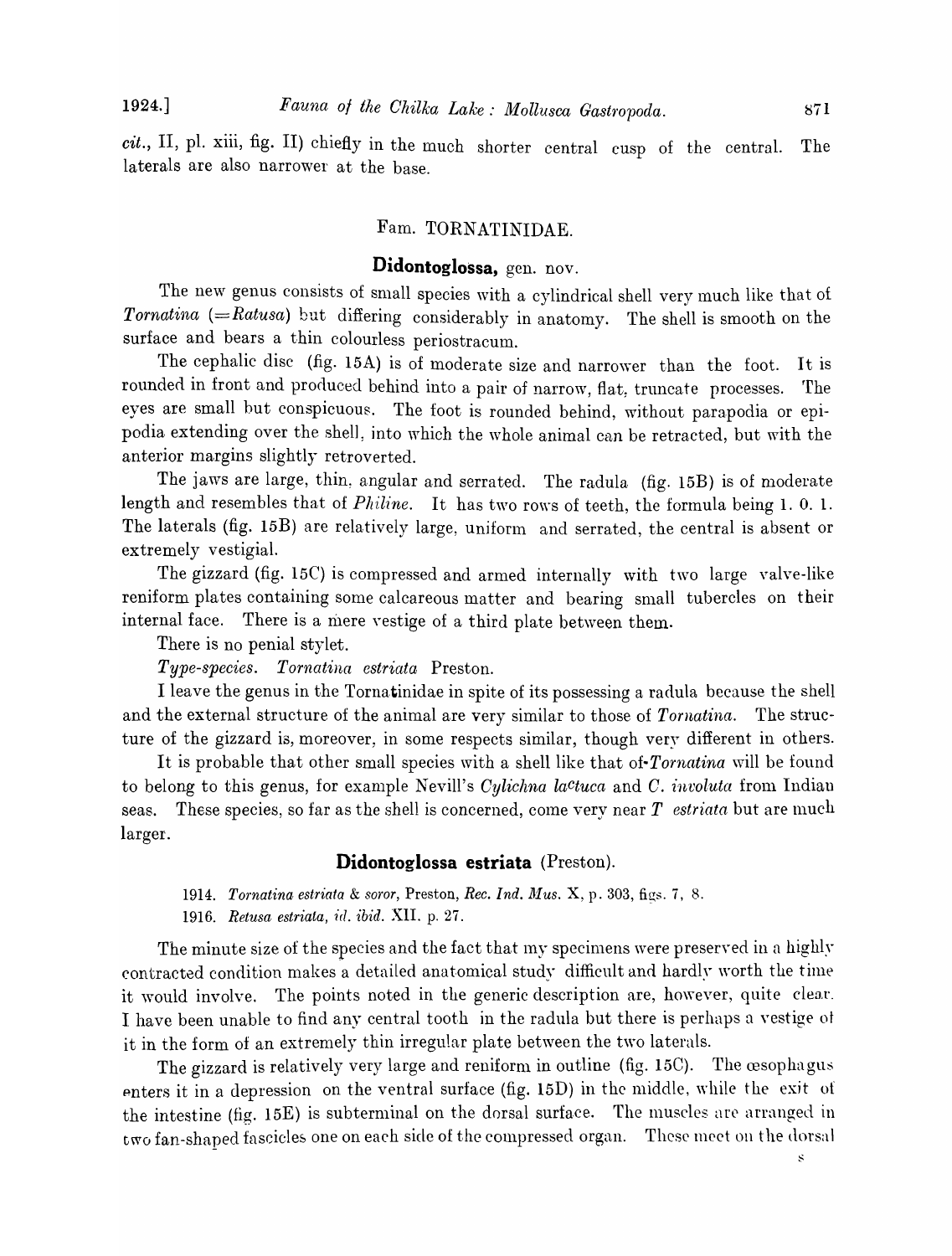surface towards the middle. On the ventral surface they are broadly excavated to admit of the entry of the cesophagus. Their outline is sinlilar to that of the calcareous plates,



FIG. *15.-Didontoglossa estriata.* 

A, Anterior part of living animal (enlarged). B, Radular tooth,  $\times 500$ . C, D, E, Gizzard (enlarged). *i*, intestine.  $m$ , radiating muscles.  $m<sup>1</sup>$ , longitudinal muscles.  $oe$ ,  $o$ esophagus.  $v$ , calcareous plate.

which lie one on each side of the cesophagus and are considerably smaller than the fascicles. The vestige of a third plate, which lies between the convex margins of the other two, consists of a fine ridge which forms one side of an ill-defined triangle. Transverse muscles are attached to a roughened area on the external surface of each of the two plates. The type of gizzard seems to be derived from one of the type found in *Tornatina* by a compression in the transverse axis and a rotation in the longitudinal plane and by an increase in size and slight change of shape of the two lateral plates with a reduction of the median plate.

The external characters of the living animal (fig. 15A) agree in most respects with those of *Utriculus* as figured by Sars,<sup>1</sup> by Fischer,<sup>2</sup> Kobelt<sup>3</sup> and other authors; but the cephalic disc is smaller and narrower and its tentacular processes are closer together and truncate instead of pointed. In 1885 Vayssiere4 placed *Cltriculus* in the Scaphandridae, but in his later work<sup>5</sup> follows Fischer in placing it with *Ratusa* (=Tornatina) in the Tornatinidae. Moreover, he removed the species *(truncatula)* figured by Kobelt from *Utriculus* to *Ratusa*. It seems to be clear that in this family the anatomy as well as the shell and the external characters of the animal must be examined for a satisfactory diagnosis.

<sup>&</sup>lt;sup>1</sup> Sars, *Moll. Asit. Norvegiae*, pl. xi, figs. 6-9 (Christiania, 1878).

<sup>&</sup>lt;sup>2</sup> Fischer, *Man. Conchyl.*, pp. 550, 555, figs. 307, 308, 314 (1887).

<sup>3</sup> Kobelt, *Conch. Cab., Bullidae,* pl. A, fig. 3 (1896) •

<sup>&</sup>lt;sup>1</sup> Vayssière, *Ann. Mus. Hist. Nat. Marseilles* II, p. 30 (1885).

<sup>&</sup>lt;sup>5</sup> Vayssière. *Moll. France* I in *l' Encyclop. Scient.*, p. 157, pl. xviii, fig. 2 (1913).